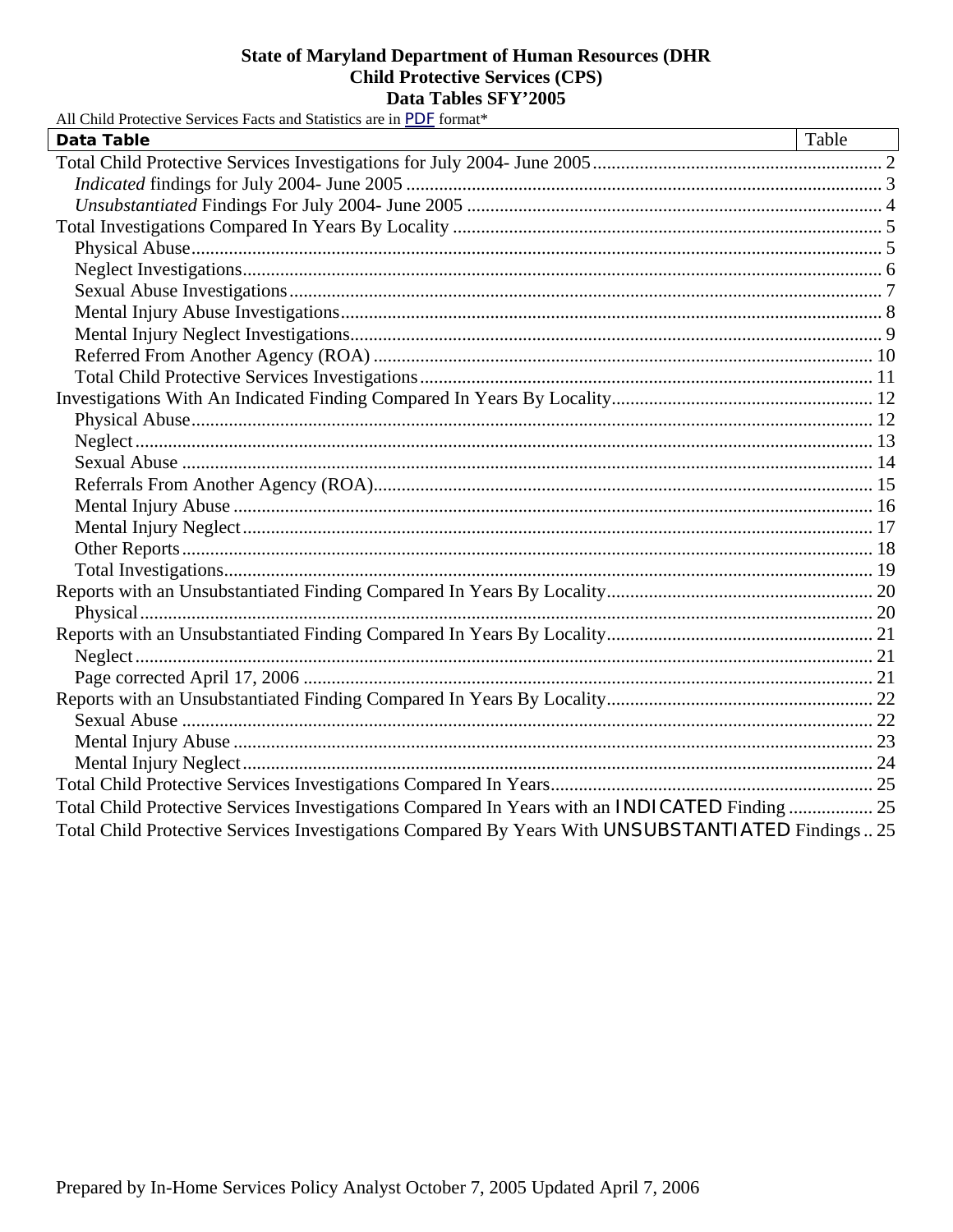#### **Total Child Protective Services Investigations for July 2004- June 2005**

<span id="page-1-0"></span>

| SFY 2005 Investigations Tally<br>(Case Heads) |          |         |        |            |                |                |        |
|-----------------------------------------------|----------|---------|--------|------------|----------------|----------------|--------|
|                                               | Physical |         |        |            |                |                |        |
| County                                        | Abuse    | Neglect | Sexual | <b>ROA</b> | <b>MIA</b>     | <b>MIN</b>     | Totals |
| Allegany                                      | 219      | 292     | 102    | 45         | $\overline{2}$ | 3              | 663    |
| Anne Arundel                                  | 1,105    | 1,267   | 414    | 164        | 15             | $\overline{0}$ | 2,965  |
| <b>Baltimore County</b>                       | 1,381    | 1,054   | 449    | 172        | 0              | $\mathbf 0$    | 3,056  |
| <b>Calvert</b>                                | 141      | 149     | 55     | 59         | $\overline{2}$ | $\mathbf 0$    | 406    |
| Caroline                                      | 99       | 154     | 35     | 48         | 3              | 5              | 344    |
| Carroll                                       | 262      | 364     | 140    | 126        | $\mathbf 0$    | 1              | 893    |
| Cecil                                         | 237      | 308     | 111    | 55         | $\mathsf 0$    | 0              | 711    |
| <b>Charles</b>                                | 272      | 266     | 92     | 70         | $\pmb{0}$      | $\mathbf 0$    | 700    |
| Dorchester                                    | 54       | 171     | 30     | 16         | $\pmb{0}$      | $\mathbf 0$    | 271    |
| Frederick                                     | 528      | 657     | 262    | 94         | 5              | $\overline{7}$ | 1,553  |
| Garrett                                       | 48       | 96      | 23     | 11         | $\overline{2}$ | $\mathbf 0$    | 180    |
| Harford                                       | 333      | 630     | 152    | 38         | $\pmb{0}$      | $\mathbf 0$    | 1,153  |
| Howard                                        | 386      | 609     | 142    | 41         | $\mathbf 0$    | 0              | 1,178  |
| Kent                                          | 36       | 42      | 11     | 22         | $\mathbf{1}$   | 1              | 113    |
| Montgomery                                    | 932      | 1,371   | 238    | 417        | 29             | $\overline{2}$ | 2,989  |
| Prince George's                               | 1,436    | 1,018   | 419    | 558        | 4              | 5              | 3,440  |
| Queen Anne's                                  | 70       | 94      | 27     | 67         | 0              | $\mathbf 0$    | 258    |
| St. Mary's                                    | 116      | 185     | 56     | 42         | $\mathbf 0$    | $\overline{2}$ | 401    |
| Somerset                                      | 89       | 147     | 21     | 47         | $\mathsf 0$    | $\mathbf 0$    | 304    |
| Talbot                                        | 72       | 121     | 29     | 33         | 0              | 0              | 255    |
| Washington                                    | 362      | 1,078   | 225    | 51         | $\mathbf{1}$   | $\overline{2}$ | 1,719  |
| Wicomico                                      | 265      | 485     | 120    | 73         | $\overline{2}$ | $\overline{7}$ | 952    |
| Worcester                                     | 144      | 211     | 63     | 59         | $\overline{2}$ | $\mathbf 0$    | 479    |
| <b>Baltimore City</b>                         | 2,164    | 3,644   | 603    | 82         | 14             | 11             | 6,518  |
| <b>Statewide Total:</b>                       | 10,751   | 14,413  | 3,819  | 2,390      | 82             | 46             | 31,501 |

**"Child abuse"** means one or more of the following by a parent, caretaker, or household or family member:

a) Physical injury, not necessarily visible, or mental injury of a child, under circumstances that indicate that the child's health or welfare is harmed or at substantial risk of being harmed; or

b) Sexual abuse of a child, regardless of whether the child has physical injuries.

**"Child neglect"** means one or more of the following by a parent or caretaker:

- a) A failure to provide proper care and attention to a child, including leaving a child unattended, under circumstances that indicate that the child's the child's health or welfare is harmed or placed at substantial risk of harm; or
- b) Mental injury or a substantial risk of mental injury of a child that is caused by the failure to provide proper care and attention to a child.

**"Mental injury"** means the observable, identifiable, and substantial impairment of a child's mental or psychological ability to function.

**"Referral from Another Agency"** (ROA) means information received from outside sources requires the agency to provide services to a family.

**MIA**- Mental Injury Abuse

**MIN-** Mental Injury Neglect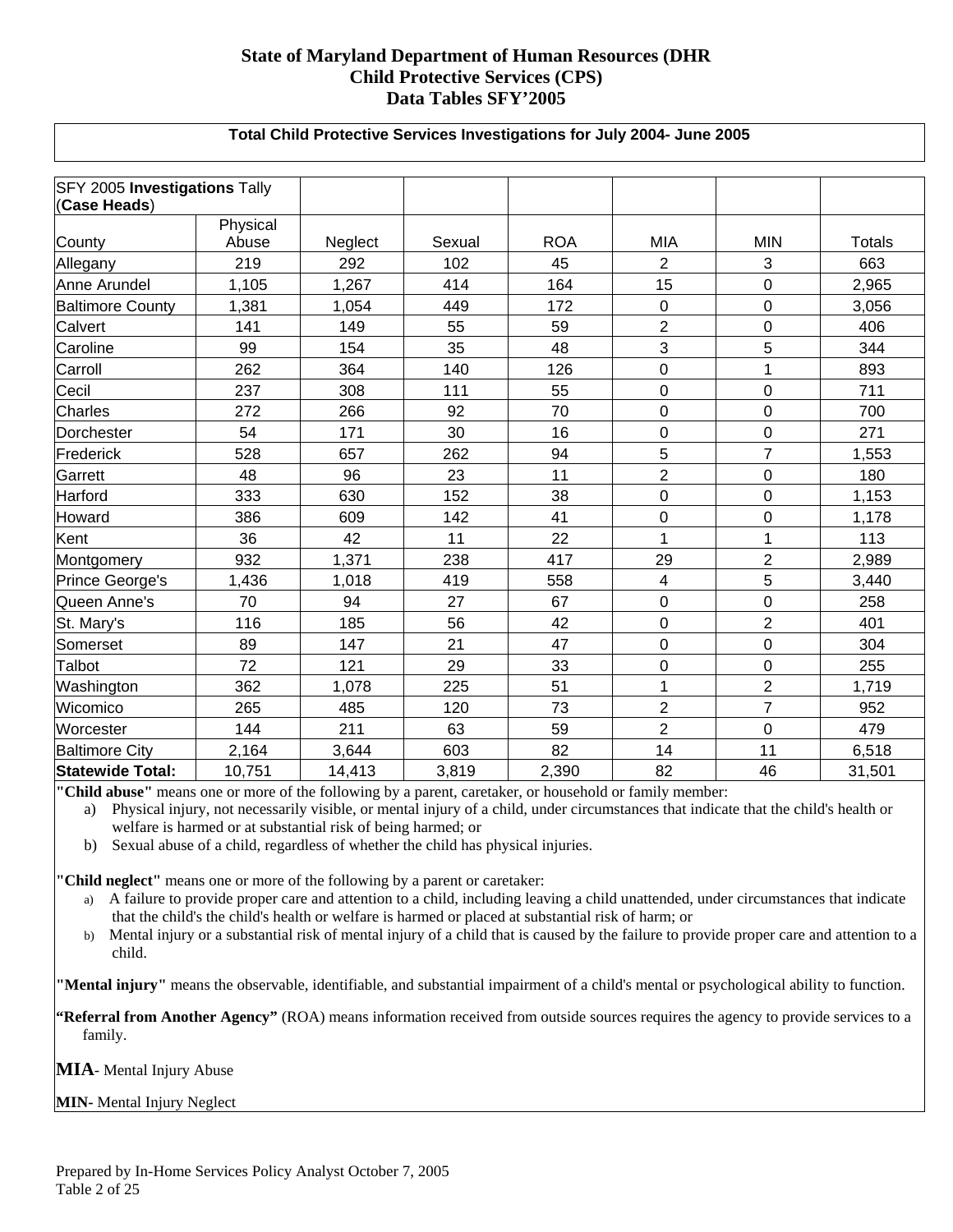#### *Indicated* **findings for July 2004- June 2005**

<span id="page-2-0"></span>

| <b>SFY 2005</b>         |                       |                |                         |                |                |               |
|-------------------------|-----------------------|----------------|-------------------------|----------------|----------------|---------------|
| Indicated 070           |                       |                |                         |                |                |               |
| <b>Outcomes</b>         |                       |                |                         |                |                |               |
| County                  | <b>Physical Abuse</b> | Neglect        | Sexual                  | <b>MIA</b>     | <b>MIN</b>     | <b>Totals</b> |
| Allegany                | 28                    | 101            | 32                      | 0              | 0              | 161           |
| Anne Arundel            | 132                   | 269            | 102                     | 1              | $\overline{0}$ | 504           |
| <b>Baltimore County</b> | 214                   | 247            | 197                     | 1              | $\pmb{0}$      | 659           |
| Calvert                 | 11                    | 21             | 19                      | 0              | 0              | 51            |
| Caroline                | 6                     | 26             | 12                      | 0              | $\pmb{0}$      | 44            |
| Carroll                 | 16                    | 101            | 29                      | 0              | 0              | 146           |
| Cecil                   | 20                    | 60             | 40                      | 1              | $\pmb{0}$      | 121           |
| Charles                 | 29                    | 57             | 24                      | 0              | 0              | 110           |
| Dorchester              | $\overline{7}$        | 35             | $\overline{\mathbf{4}}$ | 0              | $\mathbf 0$    | 46            |
| Frederick               | 82                    | 179            | 49                      | $\overline{2}$ | 1              | 313           |
| Garrett                 | 6                     | 16             | $6\phantom{1}$          | 1              | $\mathbf 0$    | 29            |
| Harford                 | 47                    | 103            | 34                      | $\mathbf 0$    | $\mathbf 0$    | 184           |
| Howard                  | 39                    | 93             | 45                      | 0              | $\mathbf 0$    | 177           |
| Kent                    | 5                     | 3              | 5                       | $\mathbf 0$    | $\mathbf 0$    | 13            |
| Montgomery              | 86                    | 250            | 88                      | 5              | $\mathbf 0$    | 429           |
| Prince George's         | 236                   | 188            | 115                     | 0              | 3              | 542           |
| Queen Anne's            | 6                     | $6\phantom{1}$ | 8                       | $\pmb{0}$      | $\pmb{0}$      | 20            |
| St. Mary's              | $\overline{7}$        | 33             | 18                      | 0              | $\pmb{0}$      | 58            |
| Somerset                | 8                     | 38             | $\boldsymbol{9}$        | 0              | $\pmb{0}$      | 55            |
| Talbot                  | 8                     | 31             | $6\phantom{a}$          | 1              | $\mathbf 0$    | 46            |
| Washington              | 48                    | 292            | 66                      | $\mathbf 0$    | $\mathbf 0$    | 406           |
| Wicomico                | 23                    | 119            | 41                      | 0              | $\pmb{0}$      | 183           |
| Worcester               | 17                    | 54             | 26                      | $\mathbf 0$    | $\mathbf 0$    | 97            |
| <b>Baltimore City</b>   | 354                   | 1,303          | 140                     | $\overline{c}$ | 3              | 1,802         |
| Statewide Total:        | 1,435                 | 3,625          | 1,115                   | 14             | $\overline{7}$ | 6,196         |

**"Indicated"** means a finding that there is credible evidence, which has not been satisfactorily refuted, that abuse or neglect occurred.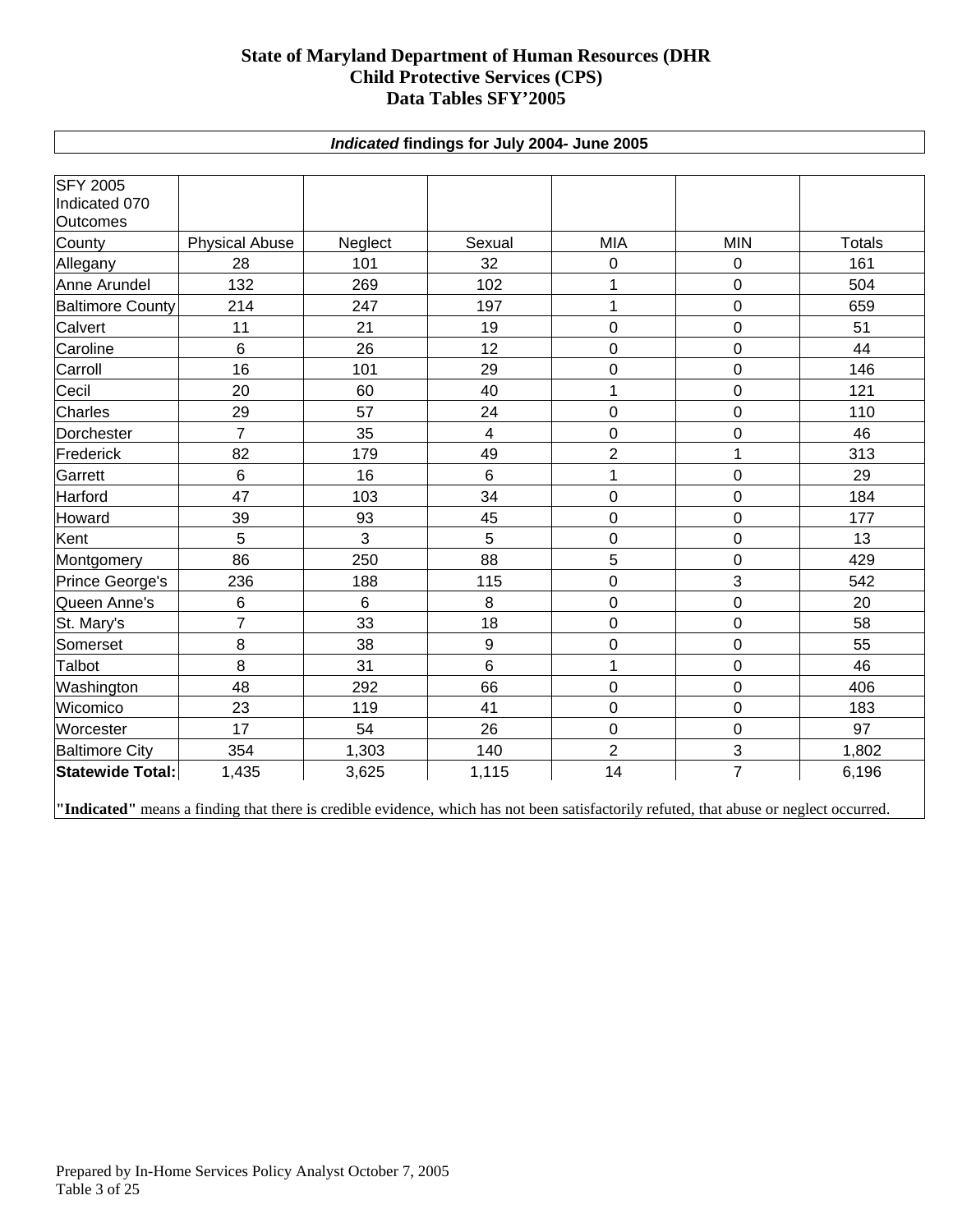# *Unsubstantiated* **Findings For July 2004- June 2005**

<span id="page-3-0"></span>

| <b>SFY 2005</b><br>Unsubstantiated<br>071 Outcomes |                       |         |                         |                  |                |                |
|----------------------------------------------------|-----------------------|---------|-------------------------|------------------|----------------|----------------|
| County                                             | <b>Physical Abuse</b> | Neglect | Sexual                  | <b>MIA</b>       | <b>MIN</b>     | <b>Totals</b>  |
| Allegany                                           | 48                    | 44      | $\overline{7}$          | 0                | $\overline{2}$ | 101            |
| Anne Arundel                                       | 181                   | 202     | 68                      | 1                | 1              | 453            |
| <b>Baltimore County</b>                            | 387                   | 275     | 54                      | $\overline{0}$   | $\mathbf 0$    | 716            |
| Calvert                                            | 10                    | 14      | 5                       | $\overline{0}$   | $\mathbf 0$    | 29             |
| Caroline                                           | 21                    | 14      | $\overline{\mathbf{4}}$ | 1                | $\mathbf{1}$   | 41             |
| Carroll                                            | 26                    | 19      | 14                      | $\mathbf 0$      | $\mathbf 0$    | 59             |
| Cecil                                              | 46                    | 71      | 19                      | $\overline{0}$   | $\mathbf 0$    | 136            |
| Charles                                            | 60                    | 55      | 30                      | $\boldsymbol{0}$ | $\mathbf 0$    | 145            |
| Dorchester                                         | 15                    | 29      | 8                       | 0                | $\mathbf 0$    | 52             |
| Frederick                                          | 99                    | 99      | 47                      | $\overline{0}$   | 1              | 246            |
| Garrett                                            | $\overline{2}$        | 3       | $\overline{2}$          | 0                | $\mathbf 0$    | $\overline{7}$ |
| Harford                                            | 175                   | 201     | 14                      | 0                | $\mathbf 0$    | 390            |
| Howard                                             | 56                    | 71      | 25                      | 0                | $\mathbf 0$    | 152            |
| Kent                                               | 10                    | 9       | $\overline{2}$          | $\overline{0}$   | $\mathbf 0$    | 21             |
| Montgomery                                         | 319                   | 439     | 38                      | 13               | $\mathbf 0$    | 809            |
| Prince George's                                    | 524                   | 270     | 141                     | 4                | $\mathbf 0$    | 939            |
| Queen Anne's                                       | 35                    | 34      | 8                       | 0                | $\mathbf 0$    | 77             |
| St. Mary's                                         | 8                     | 13      | 4                       | $\mathbf 0$      | 1              | 26             |
| Somerset                                           | 24                    | 43      | 8                       | $\mathbf 0$      | $\mathbf 0$    | 75             |
| Talbot                                             | 13                    | 24      | 11                      | $\overline{0}$   | $\mathbf 0$    | 48             |
| Washington                                         | 70                    | 203     | 44                      | 0                | $\mathbf 0$    | 317            |
| Wicomico                                           | 51                    | 49      | 28                      | $\mathbf 0$      | $\mathbf 0$    | 128            |
| Worcester                                          | 52                    | 66      | 19                      | 1                | $\mathbf 0$    | 138            |
| <b>Baltimore City</b>                              | 882                   | 1,279   | 281                     | 3                | 3              | 2,448          |
| <b>Statewide Total:</b>                            | 3,114                 | 3,526   | 881                     | 23               | 9              | 7,553          |

**"Unsubstantiated"** means a finding that there is insufficient evidence to support a finding of indicated or ruled out.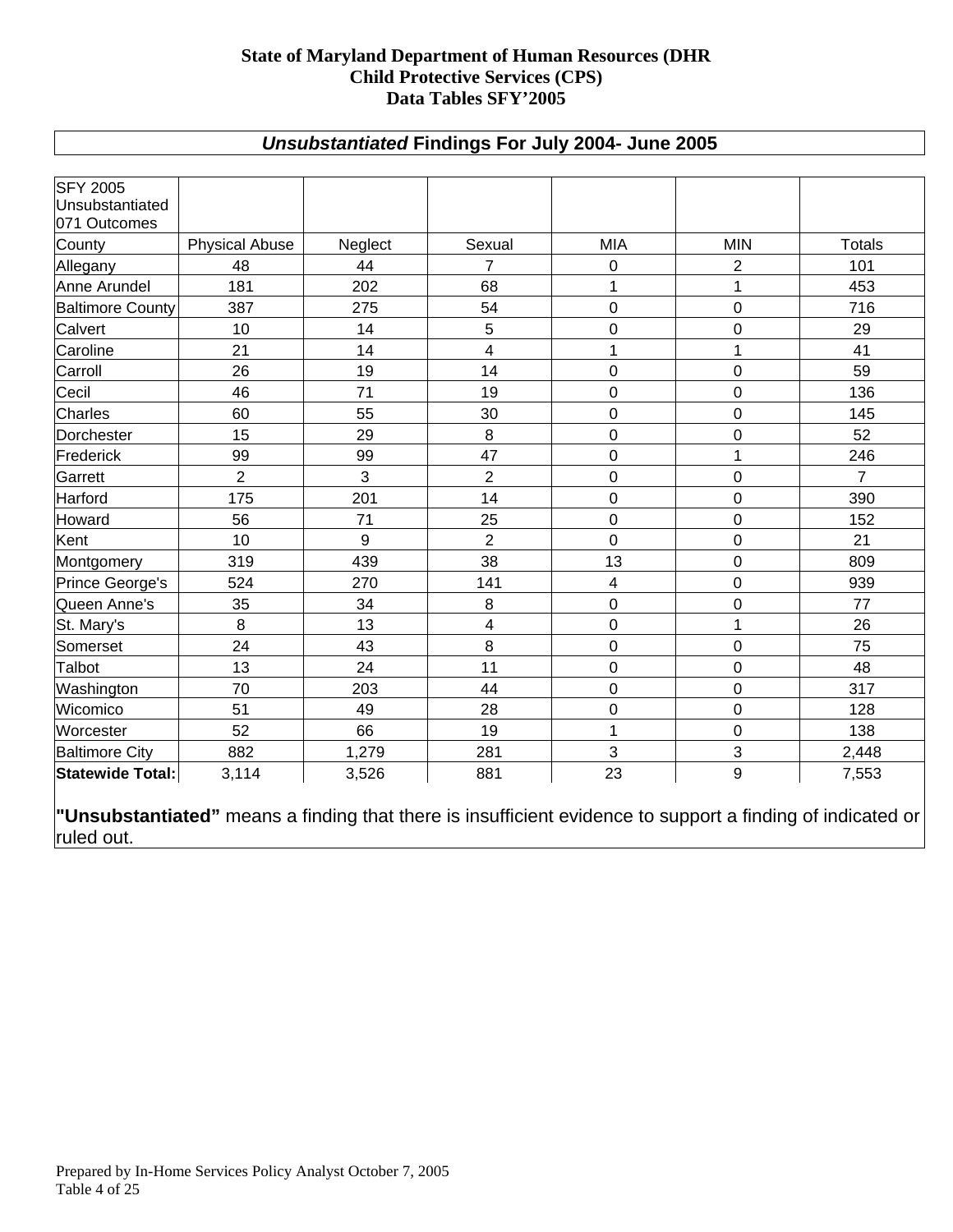#### **Total Investigations Compared In Years By Locality Physical Abuse**

<span id="page-4-0"></span>

| PHYSICAL ABUSE          |        |        |        |        |        |        |        |        |        |
|-------------------------|--------|--------|--------|--------|--------|--------|--------|--------|--------|
| 03N1                    | 2005   | 2004   | 2003   | 2002   | 2001   | 2000   | 1999   | 1998   | 1997   |
| Alleghany               | 219    | 238    | 202    | 202    | 229    | 231    | 146    | 184    | 202    |
| Anne Arundel            | 1,105  | 1,093  | 1,151  | 1,114  | 1,056  | 1,082  | 844    | 1,092  | 1,163  |
| <b>Baltimore County</b> | 1,381  | 1,498  | 1,525  | 1,511  | 1,507  | 1,580  | 1,664  | 1,424  | 1,504  |
| Calvert                 | 141    | 154    | 216    | 172    | 193    | 168    | 108    | 133    | 188    |
| Caroline                | 99     | 102    | 116    | 113    | 97     | 65     | 74     | 65     | 49     |
| Carroll                 | 262    | 258    | 343    | 244    | 216    | 184    | 191    | 199    | 210    |
| Cecil                   | 237    | 237    | 257    | 263    | 231    | 250    | 274    | 226    | 240    |
| Charles                 | 272    | 302    | 295    | 312    | 294    | 324    | 412    | 311    | 332    |
| Dorchester              | 54     | 79     | 75     | 88     | 99     | 88     | 136    | 58     | 77     |
| Frederick               | 528    | 406    | 694    | 636    | 476    | 414    | 360    | 445    | 463    |
| Garrett                 | 48     | 52     | 55     | 42     | 54     | 56     | 26     | 57     | 48     |
| Harford                 | 333    | 380    | 465    | 406    | 428    | 464    | 408    | 456    | 437    |
| Howard                  | 386    | 398    | 516    | 462    | 364    | 309    | 292    | 326    | 321    |
| Kent                    | 36     | 44     | 34     | 34     | 49     | 34     | 30     | 37     | 34     |
| Montgomery              | 932    | 898    | 893    | 934    | 1,083  | 1,064  | 913    | 970    | 655    |
| Prince George's         | 1,436  | 1,595  | 1,627  | 1,558  | 1,576  | 1,474  | 1,575  | 1,822  | 1,655  |
| Queen Anne's            | 70     | 62     | 62     | 71     | 75     | 78     | 42     | 66     | 66     |
| St. Mary's              | 116    | 121    | 135    | 168    | 219    | 250    | 252    | 268    | 261    |
| Somerset                | 89     | 92     | 85     | 105    | 111    | 78     | 63     | 50     | 58     |
| Talbot                  | 72     | 60     | 72     | 75     | 72     | 56     | 48     | 74     | 86     |
| Washington              | 362    | 365    | 386    | 370    | 323    | 352    | 333    | 392    | 353    |
| Wicomico                | 265    | 297    | 320    | 328    | 317    | 248    | 193    | 129    | 200    |
| Worcester               | 144    | 146    | 166    | 190    | 177    | 189    | 156    | 83     | 126    |
| <b>Baltimore City</b>   | 2,164  | 2,187  | 2,373  | 2,690  | 2,618  | 2,612  | 2,877  | 3,061  | 3,064  |
| <b>Statewide Totals</b> | 10,751 | 11,064 | 12,063 | 12,088 | 11,864 | 11,650 | 11,417 | 11,928 | 11,792 |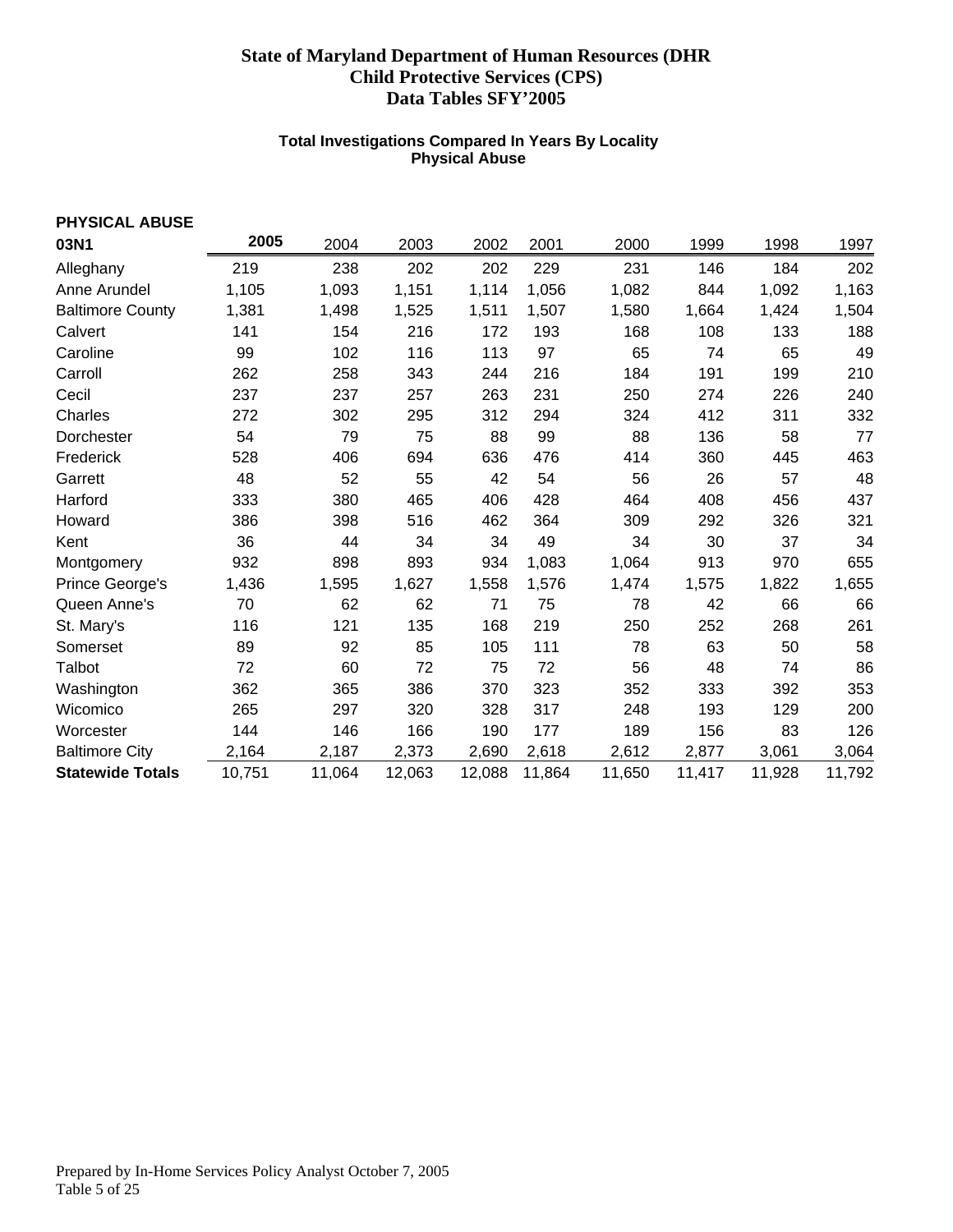### **Neglect Investigations**

<span id="page-5-0"></span>

| <b>NEGLECT</b>          |        |        |        |        |        |        |        |        |        |
|-------------------------|--------|--------|--------|--------|--------|--------|--------|--------|--------|
| 03N2                    | 2005   | 2004   | 2003   | 2002   | 2001   | 2000   | 1999   | 1998   | 1997   |
| Alleghany               | 292    | 312    | 282    | 280    | 261    | 254    | 222    | 269    | 238    |
| Anne Arundel            | 1,267  | 1,204  | 1,275  | 1,213  | 1,165  | 1,110  | 851    | 1,147  | 1,159  |
| <b>Baltimore County</b> | 1,054  | 961    | 925    | 815    | 828    | 831    | 1,050  | 892    | 762    |
| Calvert                 | 149    | 163    | 172    | 185    | 149    | 103    | 68     | 110    | 116    |
| Caroline                | 154    | 152    | 147    | 135    | 96     | 93     | 89     | 54     | 68     |
| Carroll                 | 364    | 344    | 382    | 343    | 284    | 249    | 276    | 255    | 199    |
| Cecil                   | 308    | 244    | 253    | 324    | 309    | 323    | 373    | 379    | 341    |
| Charles                 | 266    | 241    | 337    | 349    | 275    | 255    | 295    | 244    | 267    |
| Dorchester              | 171    | 175    | 138    | 132    | 175    | 168    | 207    | 124    | 127    |
| Frederick               | 657    | 533    | 988    | 815    | 556    | 457    | 447    | 441    | 504    |
| Garrett                 | 96     | 106    | 101    | 100    | 78     | 74     | 33     | 72     | 81     |
| Harford                 | 630    | 607    | 572    | 620    | 560    | 500    | 430    | 493    | 481    |
| Howard                  | 609    | 537    | 690    | 559    | 425    | 408    | 340    | 356    | 312    |
| Kent                    | 42     | 23     | 30     | 46     | 51     | 36     | 24     | 24     | 18     |
| Montgomery              | 1,371  | 1,054  | 1,069  | 1,086  | 1,193  | 1,181  | 923    | 879    | 579    |
| Prince George's         | 1,018  | 970    | 1,029  | 1,077  | 1,047  | 1,077  | 1,154  | 1,195  | 1,156  |
| Queen Anne's            | 94     | 103    | 82     | 71     | 87     | 115    | 64     | 71     | 60     |
| St. Mary's              | 185    | 155    | 156    | 167    | 235    | 200    | 200    | 195    | 194    |
| Somerset                | 147    | 171    | 160    | 153    | 129    | 97     | 110    | 111    | 68     |
| Talbot                  | 121    | 119    | 126    | 156    | 115    | 81     | 89     | 112    | 97     |
| Washington              | 1,078  | 1,013  | 1,025  | 924    | 839    | 833    | 723    | 657    | 648    |
| Wicomico                | 485    | 555    | 558    | 467    | 462    | 399    | 302    | 223    | 238    |
| Worcester               | 211    | 230    | 231    | 184    | 184    | 194    | 118    | 85     | 121    |
| <b>Baltimore City</b>   | 3,644  | 3,351  | 3,683  | 3,801  | 3,863  | 4,021  | 5,325  | 4,725  | 4,935  |
| <b>Statewide Totals</b> | 14,413 | 13,323 | 14,411 | 14,002 | 13,366 | 13,059 | 13,713 | 13,113 | 12,769 |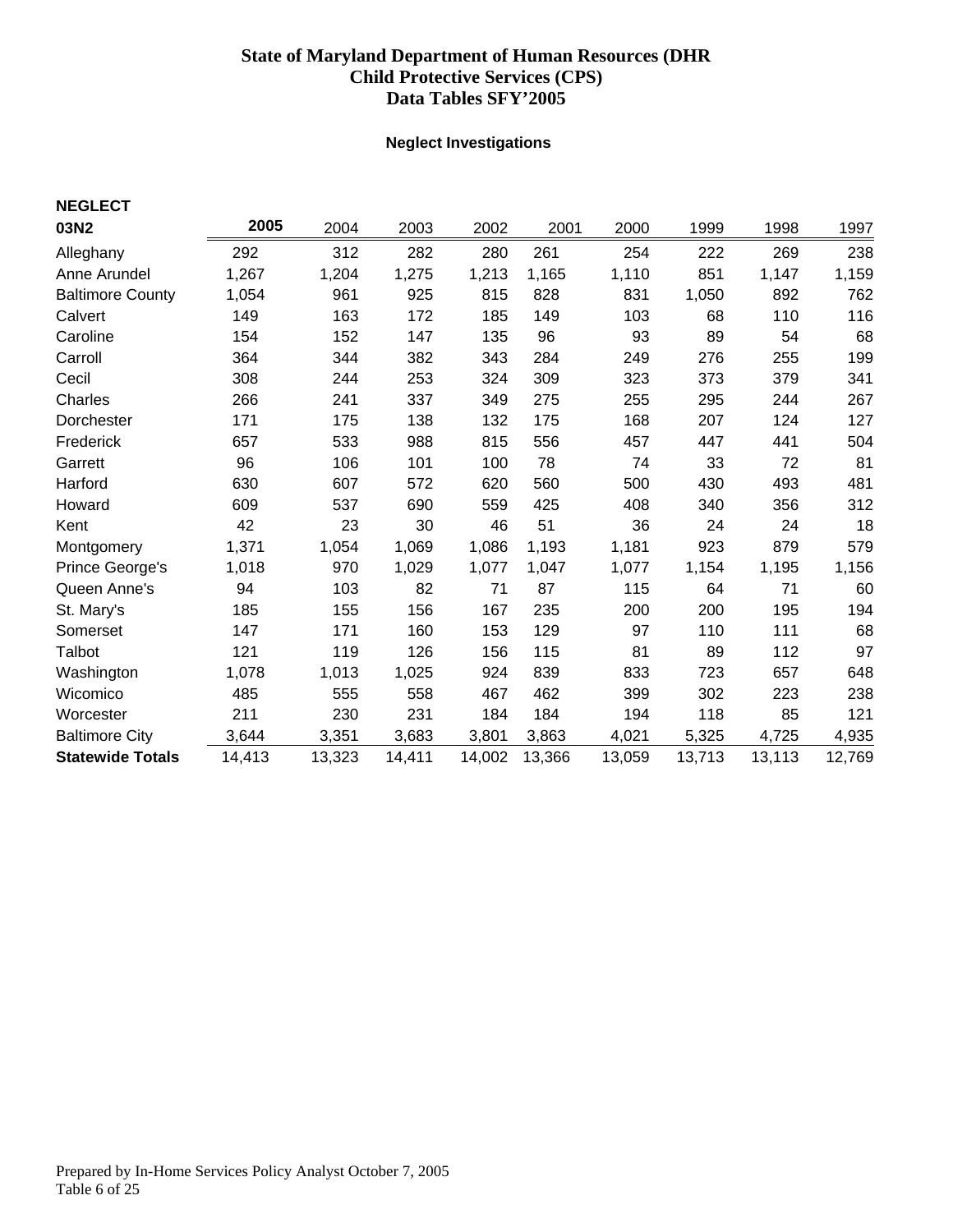### **Sexual Abuse Investigations**

<span id="page-6-0"></span>

| <b>SEXUAL ABUSE</b>     |       |       |       |       |       |       |       |       |       |
|-------------------------|-------|-------|-------|-------|-------|-------|-------|-------|-------|
| 03N3                    | 2005  | 2004  | 2003  | 2002  | 2001  | 2000  | 1999  | 1998  | 1997  |
| Alleghany               | 102   | 129   | 92    | 96    | 61    | 88    | 67    | 73    | 72    |
| Anne Arundel            | 414   | 351   | 386   | 418   | 403   | 393   | 249   | 416   | 433   |
| <b>Baltimore County</b> | 449   | 444   | 508   | 519   | 516   | 525   | 567   | 452   | 476   |
| Calvert                 | 55    | 44    | 62    | 65    | 60    | 38    | 53    | 55    | 42    |
| Caroline                | 35    | 25    | 47    | 57    | 42    | 43    | 47    | 34    | 37    |
| Carroll                 | 140   | 162   | 150   | 152   | 140   | 90    | 100   | 77    | 81    |
| Cecil                   | 111   | 96    | 107   | 76    | 91    | 106   | 94    | 113   | 109   |
| Charles                 | 92    | 106   | 91    | 116   | 113   | 119   | 139   | 120   | 121   |
| Dorchester              | 30    | 13    | 29    | 36    | 44    | 30    | 41    | 26    | 39    |
| Frederick               | 262   | 163   | 301   | 286   | 259   | 211   | 194   | 287   | 269   |
| Garrett                 | 23    | 27    | 37    | 21    | 22    | 37    | 17    | 29    | 31    |
| Harford                 | 152   | 127   | 172   | 187   | 144   | 124   | 117   | 130   | 142   |
| Howard                  | 142   | 143   | 148   | 161   | 154   | 120   | 81    | 101   | 103   |
| Kent                    | 11    | 20    | 13    | 15    | 16    | 19    | 8     | 18    | 10    |
| Montgomery              | 238   | 232   | 255   | 288   | 294   | 352   | 325   | 361   | 261   |
| Prince George's         | 419   | 379   | 390   | 429   | 377   | 413   | 428   | 439   | 439   |
| Queen Anne's            | 27    | 22    | 38    | 35    | 33    | 21    | 22    | 15    | 26    |
| St. Mary's              | 56    | 48    | 58    | 62    | 72    | 71    | 87    | 79    | 104   |
| Somerset                | 21    | 40    | 42    | 42    | 23    | 31    | 13    | 13    | 12    |
| Talbot                  | 29    | 38    | 26    | 21    | 24    | 41    | 18    | 22    | 38    |
| Washington              | 225   | 232   | 210   | 219   | 206   | 192   | 191   | 175   | 191   |
| Wicomico                | 120   | 151   | 140   | 153   | 116   | 111   | 100   | 58    | 91    |
| Worcester               | 63    | 56    | 90    | 70    | 75    | 70    | 49    | 36    | 45    |
| <b>Baltimore City</b>   | 603   | 548   | 682   | 685   | 676   | 654   | 924   | 828   | 819   |
| <b>Statewide Totals</b> | 3,819 | 3,596 | 4,074 | 4,209 | 3,961 | 3,899 | 3,931 | 3,957 | 3,991 |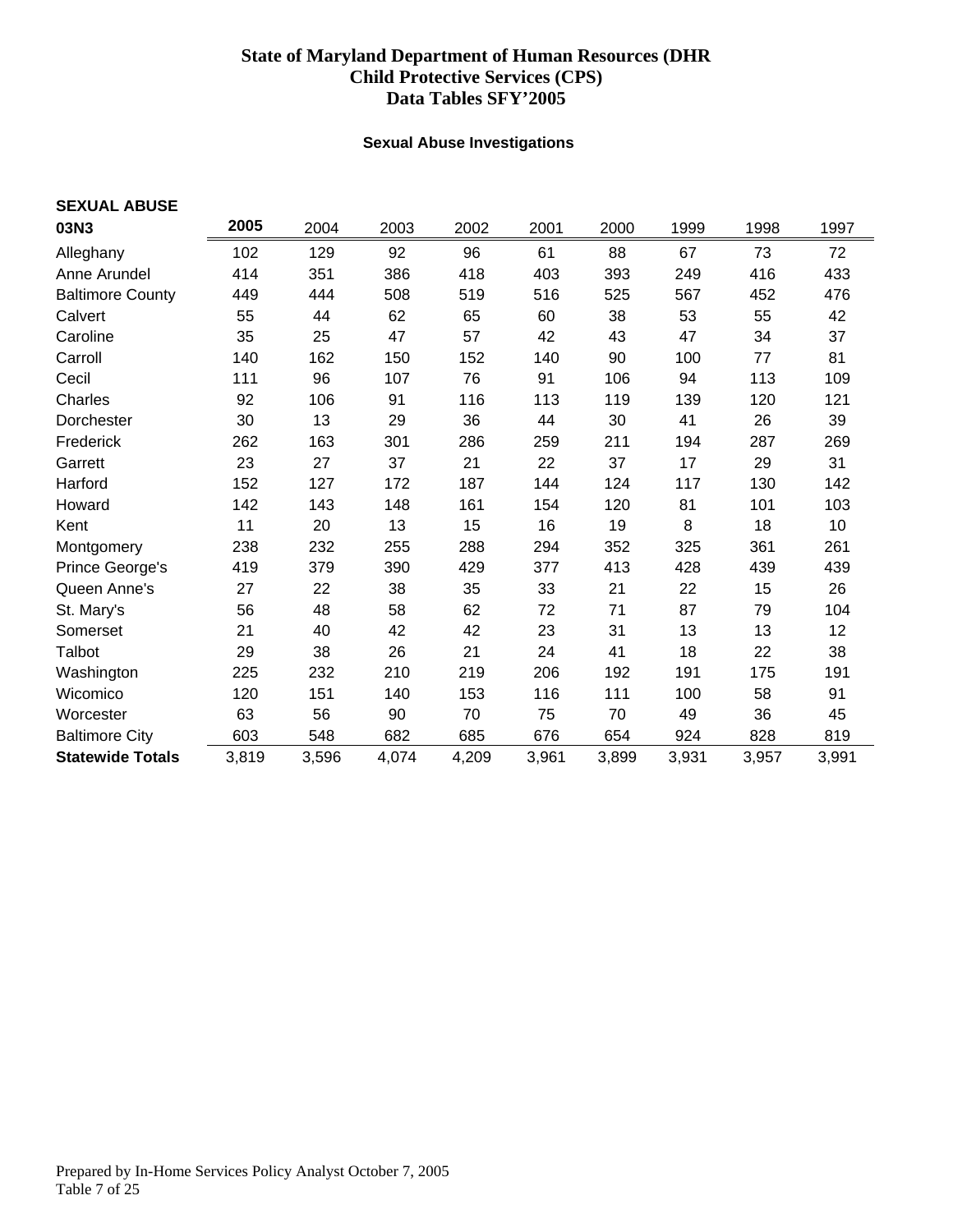### **Mental Injury Abuse Investigations**

<span id="page-7-0"></span>

| <b>MENTAL INJURY</b>    |                |             |                |             |             |      |      |      |      |
|-------------------------|----------------|-------------|----------------|-------------|-------------|------|------|------|------|
| <b>ABUSE 03N5</b>       | 2005           | 2004        | 2003           | 2002        | 2001        | 2000 | 1999 | 1998 | 1997 |
| Alleghany               | $\overline{2}$ | $\mathbf 0$ | 1              | $\mathbf 0$ | $\mathbf 0$ | 0    | 3    | 3    | 1    |
| Anne Arundel            | 15             | 20          | 20             | 25          | 29          | 16   | 14   | 18   | 25   |
| <b>Baltimore County</b> | 0              | 0           | 0              | 8           | 2           | 0    | 0    | 0    | 0    |
| Calvert                 | 2              | 0           | $\overline{2}$ | 3           | 2           | 0    | 2    | 6    |      |
| Caroline                | 3              | 5           | 6              | 9           | 6           | 2    |      | 3    |      |
| Carroll                 | 0              | 2           | 3              | 3           | 0           | 2    |      |      |      |
| Cecil                   | 0              | 2           | 3              |             |             |      | 5    |      |      |
| Charles                 | 0              | 2           | 0              | O           | 2           | 0    |      |      |      |
| Dorchester              | 0              | 0           |                |             | 2           | 3    |      |      | 0    |
| Frederick               | 5              | 7           | 8              | 2           | 5           | 4    | 8    | 2    | 8    |
| Garrett                 | 2              | 0           | 2              | 0           |             | 2    |      | 0    | 0    |
| Harford                 | 0              |             | 2              | 5           | 3           | 0    |      | 2    | 5    |
| Howard                  | 0              | 0           |                | 0           | 0           | 0    |      |      | 0    |
| Kent                    |                | 0           | 3              |             | 0           | 0    | 0    | 0    | 0    |
| Montgomery              | 29             | 17          | 13             | 25          | 13          |      | 9    | 5    |      |
| Prince George's         | 4              | 4           | 4              | 3           | 5           | 5    | 8    | 11   | 6    |
| Queen Anne's            | 0              |             | 37             | 79          |             | 0    | 0    | 0    | 0    |
| St. Mary's              | 0              |             | 0              | 0           |             | 0    | 3    | 5    |      |
| Somerset                | 0              | 0           | 0              |             |             | 0    | 0    | 0    |      |
| Talbot                  | ი              | 0           | 0              | 3           | 2           |      |      |      | 0    |
| Washington              |                | 4           | 0              |             | 5           | 10   | 11   | 17   | 10   |
| Wicomico                | 2              | 8           | 15             | 5           |             | 2    | 2    | 4    | 4    |
| Worcester               | 2              | 2           | 1              |             | 0           |      | 0    | 2    | 0    |
| <b>Baltimore City</b>   | 14             |             | 0              | 0           | 0           |      |      | 5    | 0    |
| <b>Statewide Totals</b> | 82             | 77          | 122            | 176         | 82          | 57   | 74   | 89   | 76   |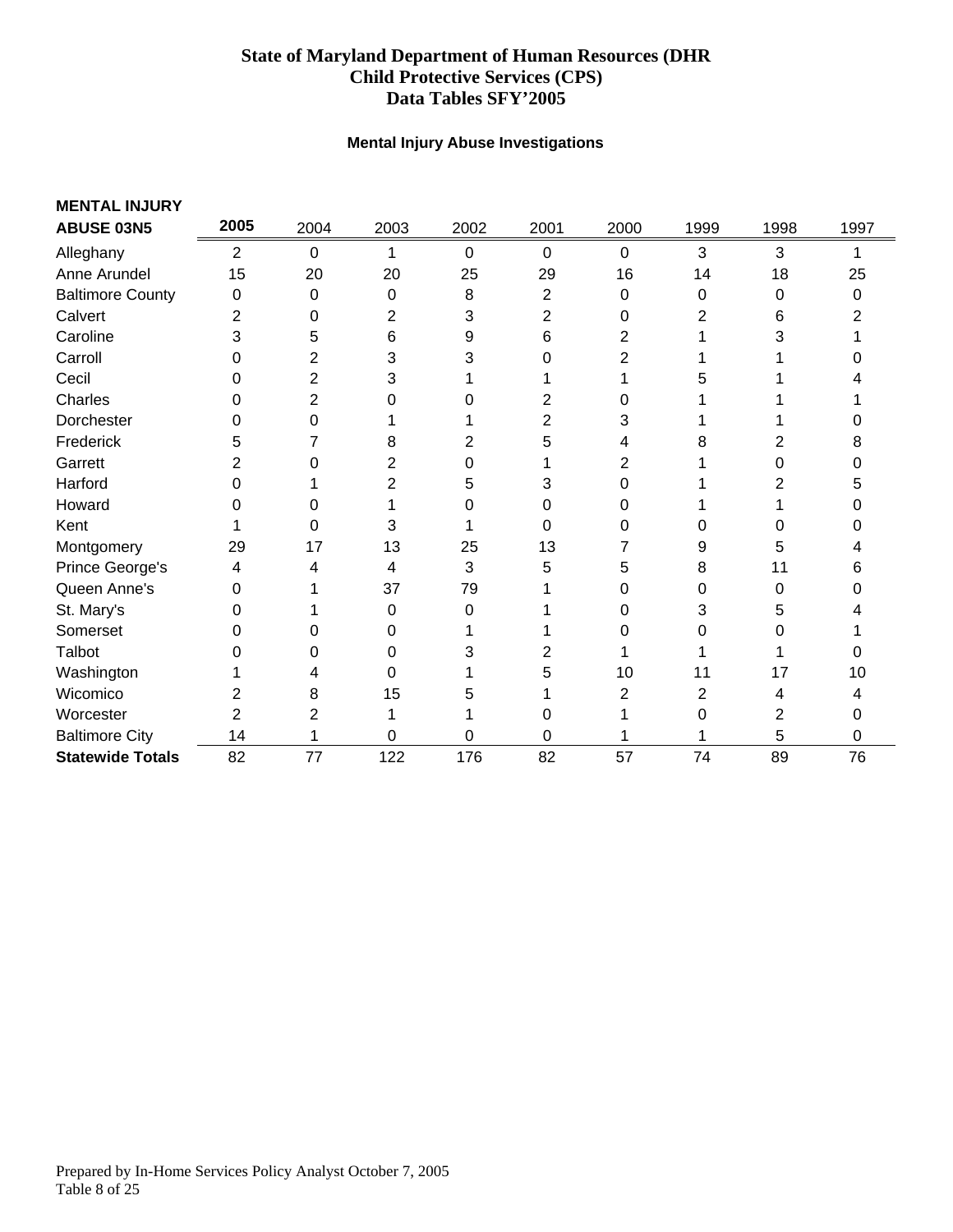### **Mental Injury Neglect Investigations**

<span id="page-8-0"></span>

| <b>MENTAL INJURY</b>    |      |      |      |      |      |          |      |      |      |
|-------------------------|------|------|------|------|------|----------|------|------|------|
| <b>NEGLECT 03N6</b>     | 2005 | 2004 | 2003 | 2002 | 2001 | 2000     | 1999 | 1998 | 1997 |
| Alleghany               | 3    | 4    | 2    | 0    | 3    | $\Omega$ | 0    | 3    | 0    |
| Anne Arundel            | 0    | 10   | 3    | 12   | 11   | 3        |      | 18   |      |
| <b>Baltimore County</b> | 0    | 0    | 0    | 0    | 2    | 0        | 0    | 0    | ი    |
| Calvert                 | 0    | 0    | 2    | 0    | 2    | 0        | 3    | 6    |      |
| Caroline                | 5    | 4    | 2    | 2    | 0    |          | 3    | 3    | 0    |
| Carroll                 |      | 0    | 0    | 0    | 2    | 3        | 0    |      | O    |
| Cecil                   | O    |      |      | 0    | 0    |          |      |      | ი    |
| Charles                 | 0    | 0    | 0    |      | 2    | 0        |      |      | 0    |
| Dorchester              | 0    | 0    | 0    | 0    | 0    | 0        | 0    |      | 0    |
| Frederick               |      | 6    | 8    | 3    | 6    | 2        | 5    | 2    | 13   |
| Garrett                 | 0    |      | 0    | 0    | 0    |          | 0    | 0    |      |
| Harford                 | 0    |      |      |      | 3    |          | 2    | 2    |      |
| Howard                  | 0    | 0    |      | 0    | 3    | 0        | 0    |      | 0    |
| Kent                    |      |      |      | 0    | 0    | ი        | 0    | 0    | ი    |
| Montgomery              | 2    | 6    |      |      | 3    | 9        |      | 4    | 5    |
| Prince George's         | 5    | 0    | 0    |      |      | 0        | 0    | 11   |      |
| Queen Anne's            | 0    | 0    | 0    | 0    |      | 2        | 0    | 0    |      |
| St. Mary's              | 2    |      | 0    | 2    |      | ი        |      | 5    |      |
| Somerset                | 0    | 0    | 0    |      |      | 0        | 0    | 0    | 0    |
| Talbot                  | 0    | 0    |      | 0    |      |          | 0    |      | 0    |
| Washington              | 2    | 0    |      |      |      |          | 7    | 18   | 14   |
| Wicomico                |      | 2    |      | 6    |      |          | 4    | 4    |      |
| Worcester               | 0    | 0    | 4    | 2    |      | 2        | 2    | 2    | 2    |
| <b>Baltimore City</b>   | 11   | 0    | 0    | 0    |      |          | 2    | 5    | 6    |
| <b>Statewide Totals</b> | 46   | 37   | 33   | 33   | 46   | 38       | 39   | 89   | 62   |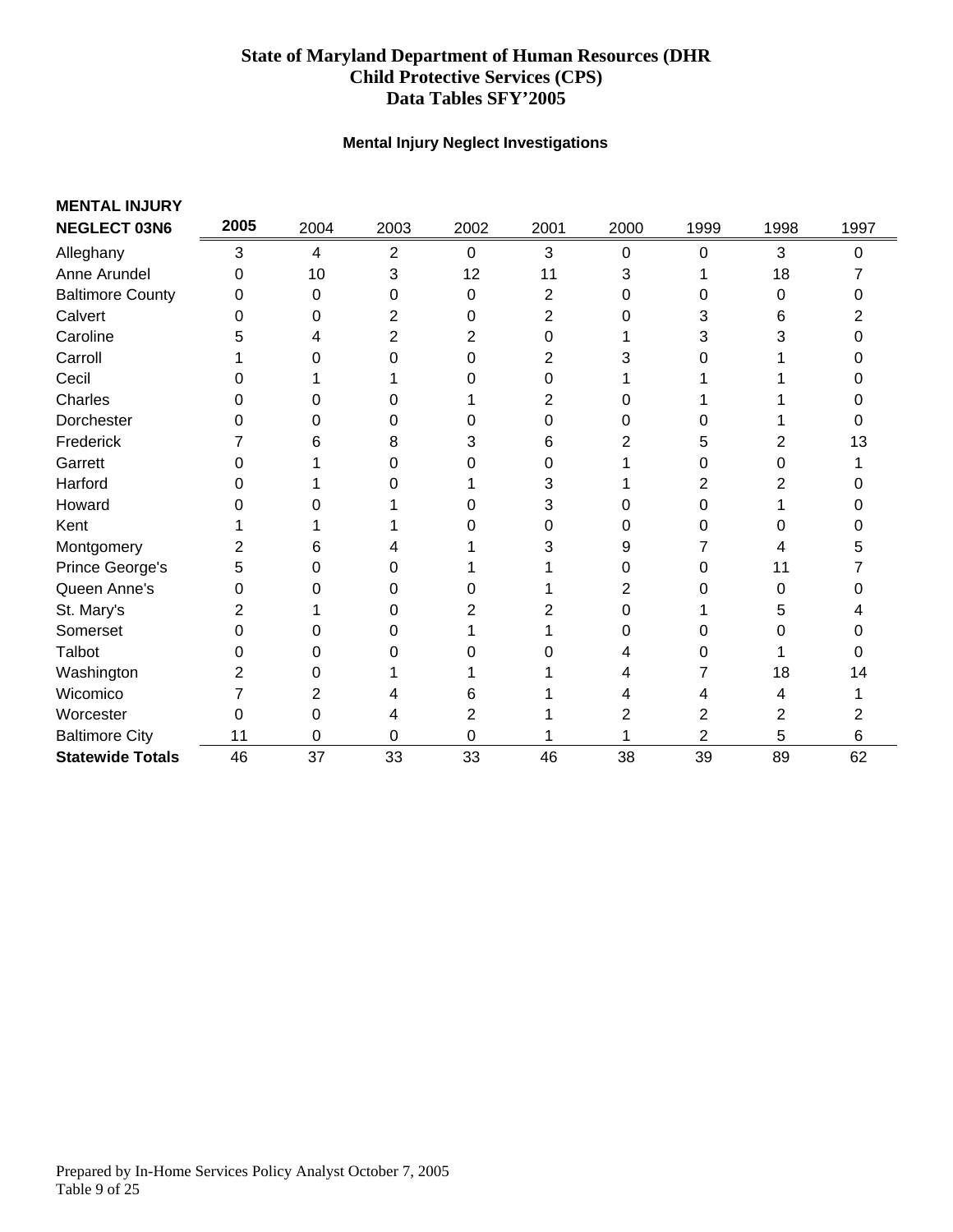#### **Referred From Another Agency (ROA)**

<span id="page-9-0"></span>

| <b>REFERRED FROM</b><br><b>ANOTHER</b><br><b>AGENCY</b> |       |       |       |       |       |       |       |       |       |
|---------------------------------------------------------|-------|-------|-------|-------|-------|-------|-------|-------|-------|
| 03N9                                                    | 2005  | 2004  | 2003  | 2002  | 2001  | 2000  | 1999  | 1998  | 1997  |
| Alleghany                                               | 45    | 79    | 64    | 113   | 123   | 121   | 145   | 122   | 80    |
| Anne Arundel                                            | 164   | 176   | 211   | 199   | 164   | 164   | 147   | 263   | 209   |
| <b>Baltimore County</b>                                 | 172   | 148   | 111   | 101   | 89    | 73    | 85    | 56    | 65    |
| Calvert                                                 | 59    | 61    | 61    | 47    | 38    | 30    | 38    | 12    | 22    |
| Caroline                                                | 48    | 32    | 46    | 42    | 51    | 38    | 32    | 21    | 31    |
| Carroll                                                 | 126   | 130   | 47    | 41    | 58    | 29    | 46    | 30    | 50    |
| Cecil                                                   | 55    | 63    | 62    | 66    | 64    | 56    | 68    | 129   | 69    |
| Charles                                                 | 70    | 87    | 88    | 93    | 69    | 104   | 89    | 77    | 52    |
| Dorchester                                              | 16    | 12    | 11    | 8     | 7     | 18    | 12    | 6     | 5     |
| Frederick                                               | 94    | 107   | 109   | 113   | 224   | 355   | 201   | 376   | 229   |
| Garrett                                                 | 11    | 15    | 20    | 19    | 12    | 38    | 12    | 4     | 8     |
| Harford                                                 | 38    | 33    | 90    | 112   | 146   | 147   | 125   | 75    | 83    |
| Howard                                                  | 41    | 32    | 31    | 34    | 19    | 26    | 31    | 25    | 21    |
| Kent                                                    | 22    | 18    | 22    | 38    | 23    | 17    | 21    | 12    | 22    |
| Montgomery                                              | 417   | 383   | 417   | 325   | 258   | 210   | 219   | 131   | 115   |
| Prince George's                                         | 558   | 405   | 396   | 259   | 272   | 235   | 223   | 212   | 247   |
| Queen Anne's                                            | 67    | 48    | 37    | 107   | 153   | 176   | 198   | 128   | 93    |
| St. Mary's                                              | 42    | 18    | 35    | 26    | 27    | 28    | 24    | 22    | 36    |
| Somerset                                                | 47    | 33    | 74    | 51    | 45    | 62    | 11    | 1     | 6     |
| Talbot                                                  | 33    | 34    | 29    | 37    | 28    | 19    | 34    | 28    | 21    |
| Washington                                              | 51    | 69    | 64    | 220   | 206   | 189   | 161   | 148   | 88    |
| Wicomico                                                | 73    | 37    | 59    | 53    | 57    | 48    | 47    | 13    | 23    |
| Worcester                                               | 59    | 55    | 77    | 59    | 49    | 37    | 20    | 9     | 29    |
| <b>Baltimore City</b>                                   | 82    | 65    | 72    | 44    | 47    | 62    | 57    | 15    | 36    |
| <b>Statewide Totals</b>                                 | 2,390 | 2,140 | 2,233 | 2,207 | 2,229 | 2,282 | 2,046 | 1,915 | 1,640 |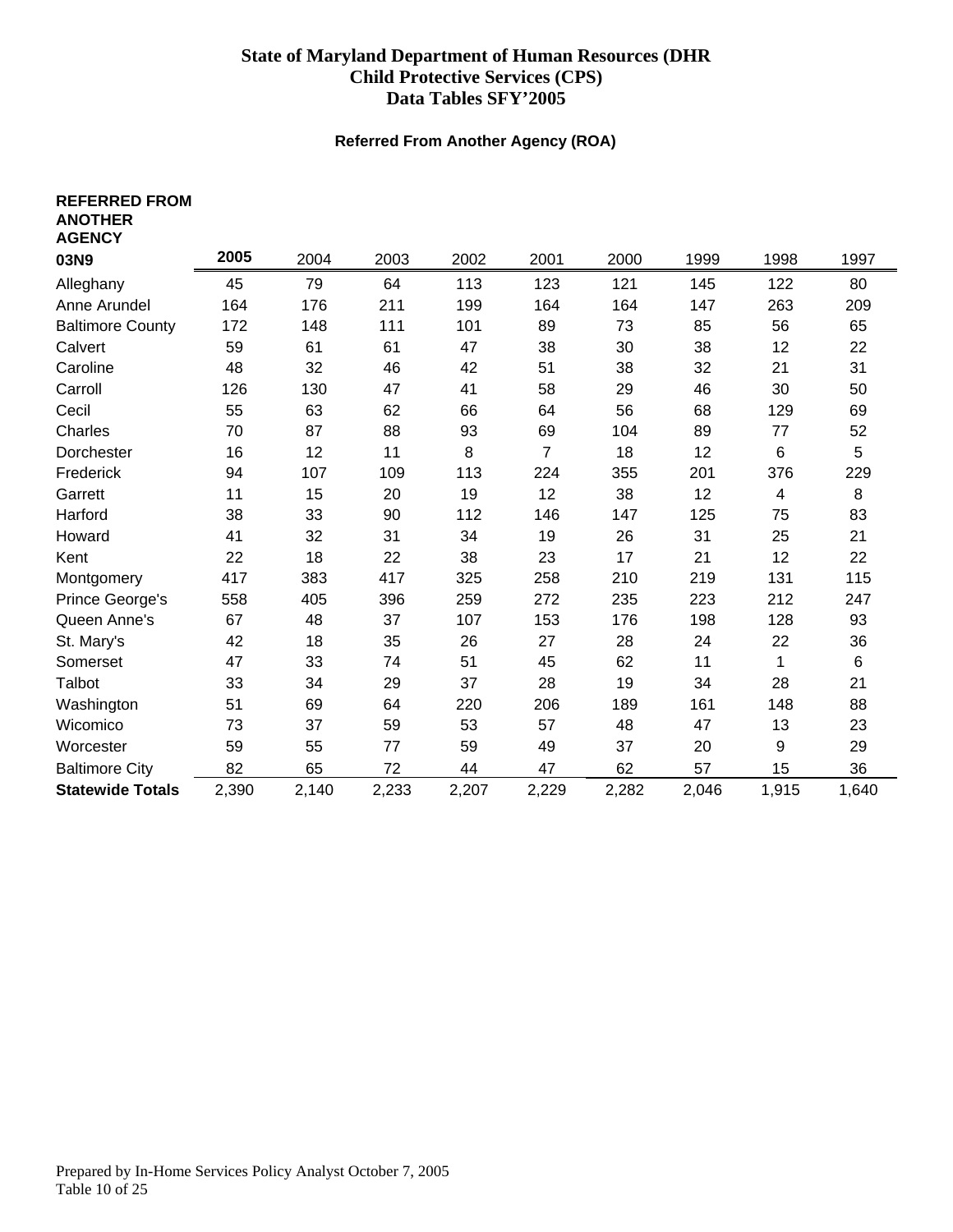#### **Total Child Protective Services Investigations**

<span id="page-10-0"></span>

|                         | 2005   | 2004   | 2003   | 2002   | 2001   | 2000   | 1999   | 1998   | 1997   |
|-------------------------|--------|--------|--------|--------|--------|--------|--------|--------|--------|
| Alleghany               | 663    | 762    | 643    | 691    | 677    | 694    | 583    | 654    | 593    |
| Anne Arundel            | 2,965  | 2,854  | 3,046  | 2,981  | 2,828  | 2,768  | 2,106  | 2,954  | 2,996  |
| <b>Baltimore County</b> | 3,056  | 3,051  | 3,069  | 2,954  | 2,944  | 3,009  | 3,366  | 2,824  | 2,807  |
| Calvert                 | 406    | 422    | 515    | 472    | 444    | 339    | 272    | 322    | 372    |
| Caroline                | 344    | 320    | 364    | 358    | 292    | 242    | 246    | 180    | 186    |
| Carroll                 | 893    | 896    | 925    | 783    | 700    | 557    | 614    | 563    | 540    |
| Cecil                   | 711    | 643    | 683    | 730    | 696    | 737    | 815    | 849    | 763    |
| Charles                 | 700    | 738    | 811    | 871    | 755    | 802    | 937    | 754    | 773    |
| Dorchester              | 271    | 279    | 254    | 265    | 327    | 307    | 397    | 216    | 248    |
| Frederick               | 1,553  | 1,222  | 2,108  | 1,855  | 1,526  | 1,443  | 1,215  | 1,553  | 1,486  |
| Garrett                 | 180    | 201    | 215    | 182    | 167    | 208    | 89     | 162    | 169    |
| Harford                 | 1,153  | 1,149  | 1,301  | 1,331  | 1,284  | 1,236  | 1,083  | 1,158  | 1,148  |
| Howard                  | 1,178  | 1,110  | 1,387  | 1,216  | 965    | 863    | 745    | 810    | 757    |
| Kent                    | 113    | 106    | 103    | 134    | 139    | 106    | 83     | 91     | 84     |
| Montgomery              | 2,989  | 2,590  | 2,651  | 2,659  | 2,844  | 2,823  | 2,396  | 2,350  | 1,619  |
| Prince George's         | 3,440  | 3,353  | 3,446  | 3,327  | 3,278  | 3,204  | 3,388  | 3,690  | 3,510  |
| Queen Anne's            | 258    | 236    | 256    | 363    | 350    | 392    | 326    | 280    | 245    |
| St. Mary's              | 401    | 344    | 384    | 425    | 556    | 549    | 567    | 574    | 603    |
| Somerset                | 304    | 336    | 361    | 353    | 310    | 268    | 197    | 175    | 145    |
| Talbot                  | 255    | 251    | 253    | 292    | 241    | 202    | 190    | 238    | 242    |
| Washington              | 1,719  | 1,683  | 1,686  | 1,735  | 1,580  | 1,580  | 1,426  | 1,407  | 1,304  |
| Wicomico                | 952    | 1,050  | 1,096  | 1,012  | 954    | 812    | 648    | 431    | 557    |
| Worcester               | 479    | 489    | 569    | 506    | 486    | 493    | 345    | 217    | 323    |
| <b>Baltimore City</b>   | 6,518  | 6,152  | 6,810  | 7,220  | 7,205  | 7,351  | 9,186  | 8,639  | 8,860  |
| <b>Statewide Totals</b> | 31,501 | 30,237 | 32,936 | 32,715 | 31,548 | 30,985 | 31,220 | 31,091 | 30,330 |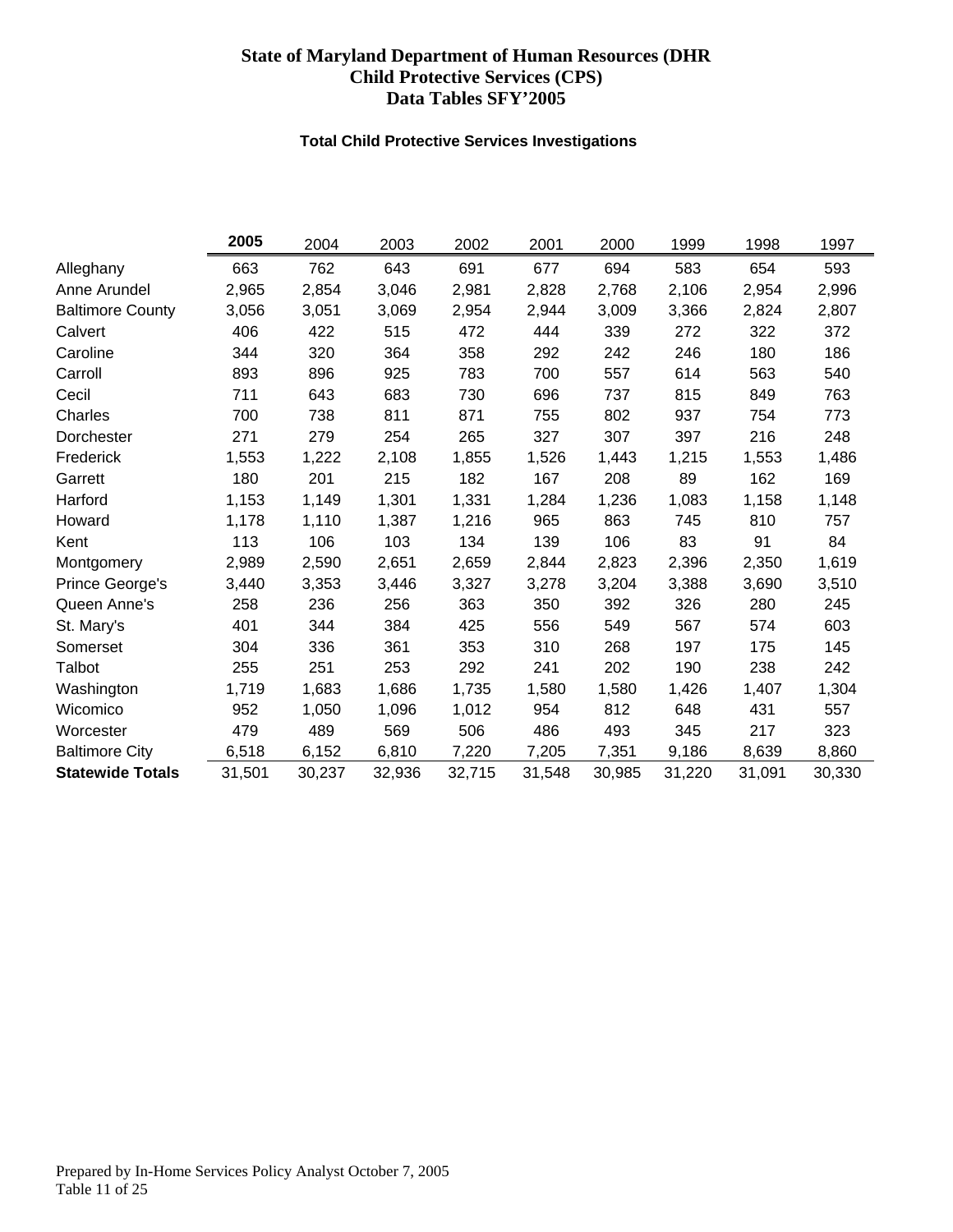# <span id="page-11-0"></span>Investigations With An Indicated Finding Compared In Years By Locality **Physical Abuse**

|                         | 2005           | 2004  | 2003           | 2002                    | 2001           | 2000                    | 1999           | 1998  | 1997  |
|-------------------------|----------------|-------|----------------|-------------------------|----------------|-------------------------|----------------|-------|-------|
| Alleghany               | 28             | 40    | 28             | 38                      | 57             | 89                      | 64             | 56    | 72    |
| <b>Anne Arundel</b>     | 132            | 155   | 156            | 147                     | 192            | 185                     | 162            | 126   | 168   |
| <b>Baltimore County</b> | 214            | 245   | 264            | 242                     | 249            | 280                     | 271            | 324   | 347   |
| Calvert                 | 11             | 24    | 31             | 20                      | 33             | 29                      | 33             | 18    | 27    |
| Caroline                | $\,6$          | 22    | 24             | 20                      | 18             | 12                      | 29             | 25    | 18    |
| Carroll                 | 16             | 42    | 45             | 55                      | 50             | 48                      | 42             | 33    | 41    |
| Cecil                   | 20             | 39    | 41             | 46                      | 43             | 69                      | 42             | 49    | 76    |
| <b>Charles</b>          | 29             | 59    | 35             | 42                      | 47             | 61                      | 15             | 31    | 62    |
| Dorchester              | $\overline{7}$ | 11    | 30             | 15                      | 6              | 10                      | 10             | 9     | 17    |
| Frederick               | 82             | 92    | 69             | 51                      | 80             | 55                      | 51             | 61    | 76    |
| Garrett                 | 6              | 5     | 9              | 6                       | 13             | 19                      | 7              | 18    | 12    |
| Harford                 | 47             | 66    | 66             | 63                      | 82             | 92                      | 85             | 99    | 104   |
| Howard                  | 39             | 45    | 66             | 62                      | 87             | 81                      | 77             | 93    | 72    |
| Kent                    | 5              | 4     | $\overline{2}$ | $\overline{\mathbf{4}}$ | 5              | $\overline{\mathbf{4}}$ | 5              | 6     | 5     |
| Montgomery              | 86             | 92    | 89             | 95                      | 135            | 163                     | 128            | 194   | 139   |
| <b>Prince George's</b>  | 236            | 267   | 433            | 542                     | 507            | 464                     | 566            | 612   | 590   |
| Queen Anne's            | 6              | 3     | 3              | 11                      | 8              | 8                       | $\overline{7}$ | 8     | 6     |
| St. Mary's              | $\overline{7}$ | 15    | 10             | 17                      | 38             | 42                      | 58             | 43    | 50    |
| Somerset                | 8              | 18    | 23             | 16                      | 21             | 14                      | 11             | 13    | 15    |
| <b>Talbot</b>           | 8              | 10    | $\overline{7}$ | 6                       | $\overline{7}$ | 14                      | 11             | 9     | 9     |
| Washington              | 48             | 59    | 71             | 61                      | 54             | 88                      | 67             | 56    | 61    |
| Wicomico                | 23             | 47    | 62             | 53                      | 57             | 75                      | 27             | 65    | 64    |
| Worcester               | 17             | 19    | 27             | 37                      | 33             | 53                      | 35             | 28    | 23    |
| <b>Baltimore City</b>   | 354            | 387   | 526            | 624                     | 609            | 629                     | 720            | 686   | 867   |
| <b>Statewide Totals</b> | 1,435          | 1,766 | 2,117          | 2,273                   | 2,431          | 2,584                   | 2,523          | 2,662 | 2,921 |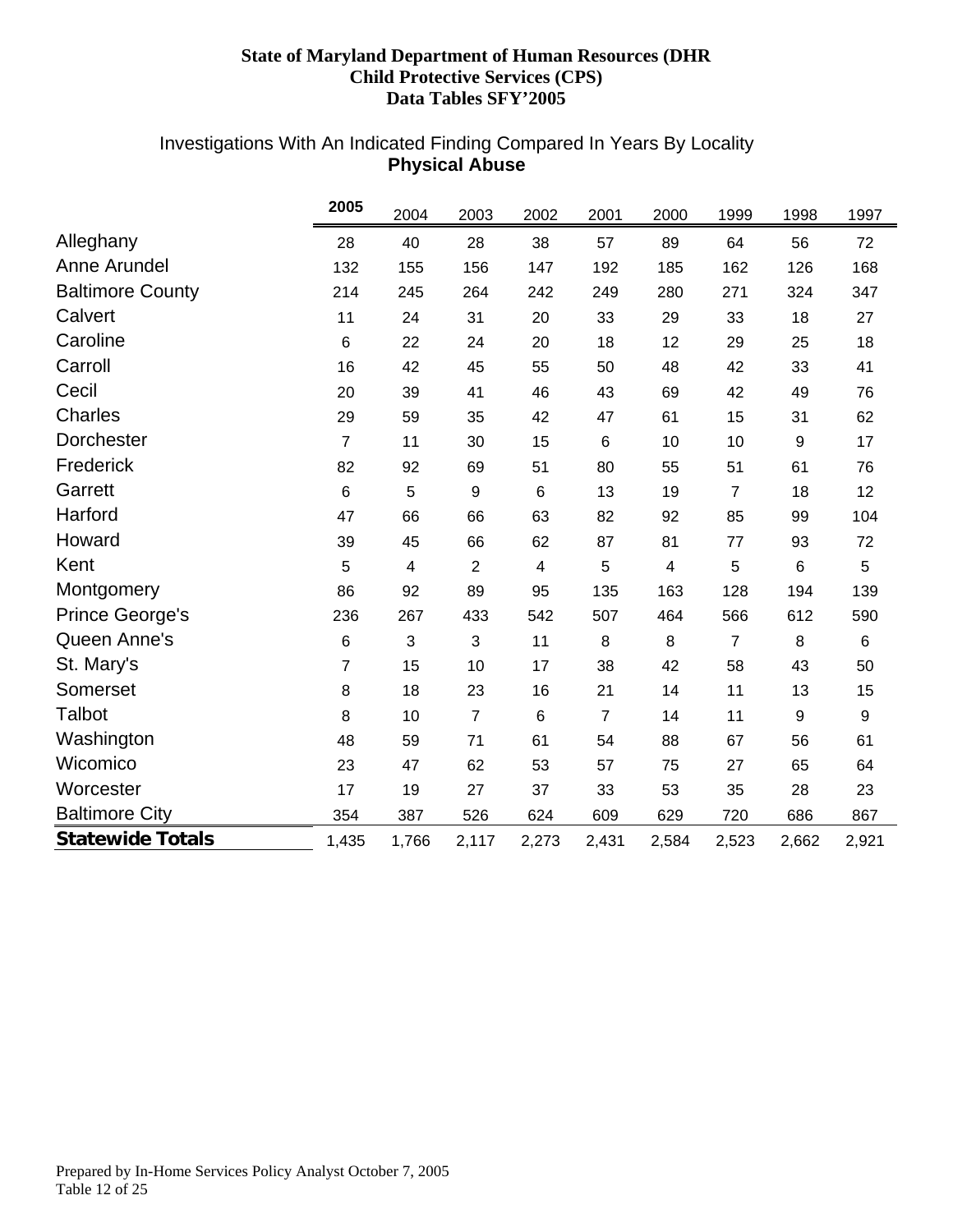# **Neglect**

<span id="page-12-0"></span>

|                         | 2005            | 2004  | 2003                    | 2002  | 2001  | 2000  | 1999           | 1998           | 1997             |
|-------------------------|-----------------|-------|-------------------------|-------|-------|-------|----------------|----------------|------------------|
| Alleghany               | 101             | 121   | 85                      | 115   | 108   | 117   | 110            | 112            | 85               |
| Anne Arundel            | 269             | 277   | 269                     | 263   | 274   | 238   | 215            | 210            | 211              |
| <b>Baltimore County</b> | 247             | 234   | 237                     | 202   | 261   | 259   | 291            | 294            | 249              |
| Calvert                 | 21              | 19    | 20                      | 22    | 30    | 20    | 18             | 27             | 15               |
| Caroline                | 26              | 41    | 42                      | 37    | 21    | 22    | 30             | 14             | 33               |
| Carroll                 | 101             | 88    | 106                     | 102   | 62    | 62    | 65             | 74             | 48               |
| Cecil                   | 60              | 62    | 56                      | 48    | 62    | 92    | 89             | 96             | 103              |
| <b>Charles</b>          | 57              | 60    | 71                      | 62    | 68    | 61    | 23             | 36             | 50               |
| <b>Dorchester</b>       | 35              | 32    | 29                      | 28    | 22    | 34    | 13             | 23             | 31               |
| Frederick               | 179             | 187   | 128                     | 94    | 128   | 94    | 64             | 78             | 129              |
| Garrett                 | 16              | 13    | 11                      | 11    | 18    | 21    | 15             | 14             | 15               |
| Harford                 | 103             | 89    | 112                     | 121   | 104   | 116   | 105            | 88             | 109              |
| Howard                  | 93              | 81    | 98                      | 112   | 140   | 125   | 99             | 131            | 117              |
| Kent                    | 3               | 3     | $\overline{\mathbf{4}}$ | 12    | 6     | 5     | $6\phantom{1}$ | $\overline{7}$ | $\boldsymbol{9}$ |
| Montgomery              | 250             | 195   | 202                     | 243   | 259   | 251   | 242            | 305            | 208              |
| <b>Prince George's</b>  | 188             | 213   | 304                     | 359   | 442   | 423   | 494            | 465            | 468              |
| Queen Anne's            | $6\phantom{1}6$ | 10    | $\overline{7}$          | 23    | 21    | 27    | $\overline{7}$ | 8              | 14               |
| St. Mary's              | 33              | 26    | 32                      | 34    | 43    | 33    | 58             | 36             | 45               |
| Somerset                | 38              | 31    | 29                      | 27    | 29    | 17    | 22             | 23             | 35               |
| Talbot                  | 31              | 27    | 26                      | 47    | 22    | 16    | 23             | 27             | 17               |
| Washington              | 292             | 300   | 295                     | 250   | 246   | 265   | 219            | 186            | 187              |
| Wicomico                | 119             | 140   | 187                     | 125   | 94    | 135   | 66             | 86             | 71               |
| Worcester               | 54              | 68    | 82                      | 62    | 60    | 65    | 33             | 33             | 42               |
| <b>Baltimore City</b>   | 1,303           | 1,110 | 1,440                   | 1,549 | 1,726 | 1,779 | 2,169          | 1,620          | 2,214            |
| <b>Statewide Totals</b> | 3,625           | 3,427 | 3,872                   | 3,948 | 4,246 | 4,277 | 4,476          | 3,993          | 4,505            |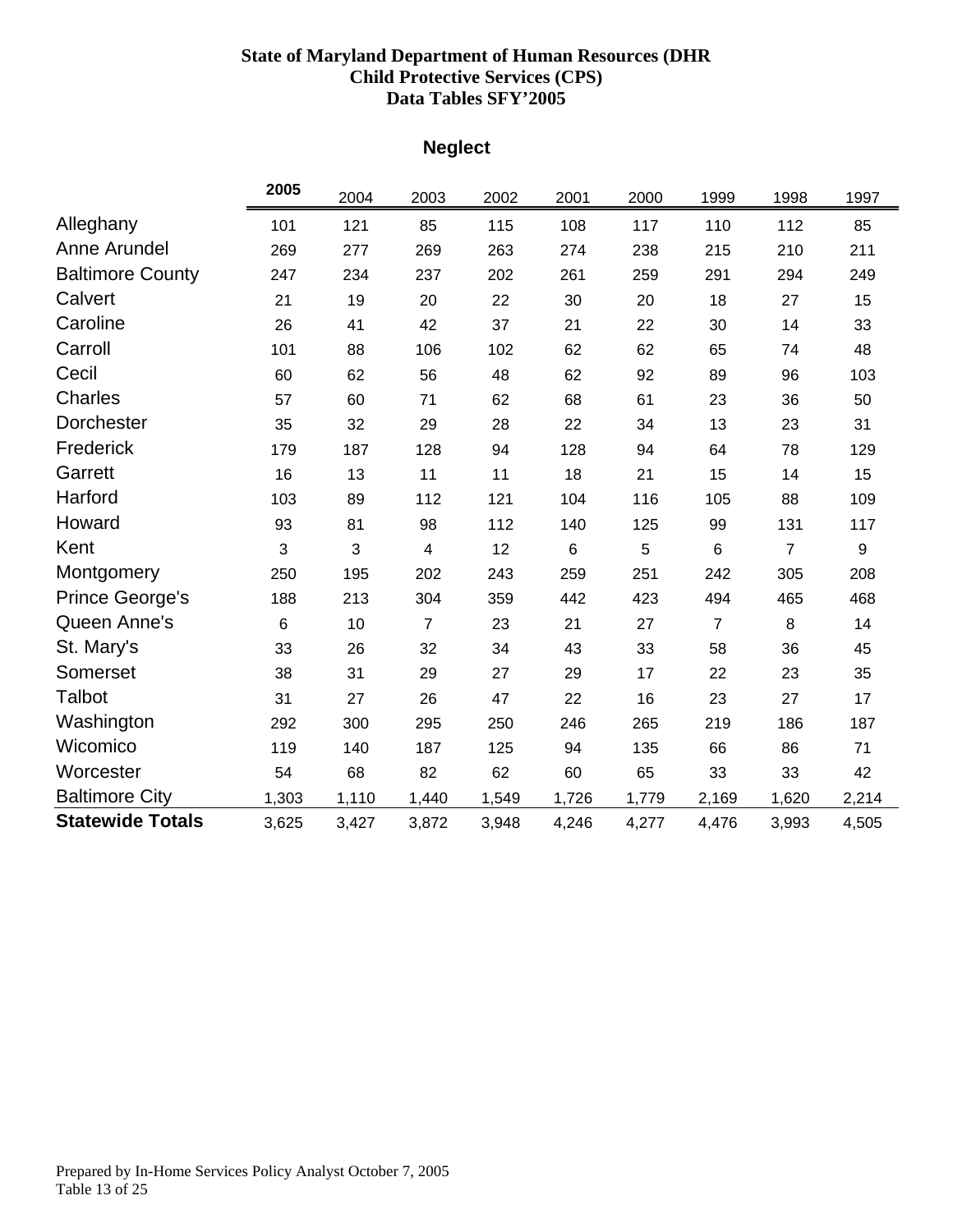### **Sexual Abuse**

<span id="page-13-0"></span>

|                         | 2005  | 2004           | 2003           | 2002           | 2001           | 2000             | 1999           | 1998                    | 1997           |
|-------------------------|-------|----------------|----------------|----------------|----------------|------------------|----------------|-------------------------|----------------|
| Alleghany               | 32    | 35             | 21             | 22             | 25             | 36               | 29             | 26                      | 34             |
| Anne Arundel            | 102   | 71             | 95             | 116            | 108            | 122              | 61             | 104                     | 113            |
| <b>Baltimore County</b> | 197   | 197            | 179            | 180            | 180            | 168              | 161            | 157                     | 163            |
| Calvert                 | 19    | 19             | 17             | 27             | 18             | 16               | 25             | 19                      | 14             |
| Caroline                | 12    | 20             | 15             | 19             | 10             | 13               | 21             | 14                      | 20             |
| Carroll                 | 29    | 39             | 55             | 43             | 36             | 39               | 20             | 26                      | 18             |
| Cecil                   | 40    | 40             | 34             | 37             | 34             | 30               | 42             | 34                      | 45             |
| <b>Charles</b>          | 24    | 19             | 28             | 28             | 30             | 27               | $\overline{7}$ | 10                      | 25             |
| Dorchester              | 4     | 3              | $\overline{7}$ | $\overline{7}$ | 1              | $\boldsymbol{9}$ | 4              | 16                      | 9              |
| Frederick               | 49    | 56             | 42             | 39             | 48             | 48               | 36             | 55                      | 50             |
| Garrett                 | 6     | $\overline{7}$ | 12             | 8              | 9              | 16               | 5              | 12                      | 13             |
| Harford                 | 34    | 31             | 45             | 43             | 31             | 42               | 37             | 37                      | 48             |
| Howard                  | 45    | 24             | 43             | 37             | 42             | 39               | 27             | 36                      | 24             |
| Kent                    | 5     | 3              | 0              | 5              | $\overline{7}$ | 4                | $\overline{4}$ | $\overline{4}$          | $\overline{2}$ |
| Montgomery              | 88    | 106            | 113            | 131            | 132            | 78               | 85             | 132                     | 143            |
| <b>Prince George's</b>  | 115   | 138            | 145            | 168            | 85             | 124              | 148            | 160                     | 182            |
| Queen Anne's            | 8     | 8              | 18             | 8              | 12             | $\sqrt{3}$       | 9              | $\overline{\mathbf{4}}$ | 8              |
| St. Mary's              | 18    | 18             | 14             | 18             | 14             | 18               | 18             | 13                      | 30             |
| Somerset                | 9     | 16             | 19             | 11             | 6              | 12               | 3              | 3                       | $\overline{2}$ |
| <b>Talbot</b>           | 6     | 14             | 8              | 12             | 4              | 15               | $\overline{2}$ | 8                       | 15             |
| Washington              | 66    | 67             | 69             | 46             | 49             | 47               | 57             | 60                      | 48             |
| Wicomico                | 41    | 45             | 57             | 39             | 48             | 43               | 21             | 49                      | 46             |
| Worcester               | 26    | 13             | 19             | 22             | 21             | 33               | 15             | 17                      | 18             |
| <b>Baltimore City</b>   | 140   | 143            | 224            | 246            | 224            | 207              | 246            | 242                     | 360            |
| <b>Statewide Totals</b> | 1,115 | 1,132          | 1,279          | 1,312          | 1,174          | 1,189            | 1,083          | 1,238                   | 1,430          |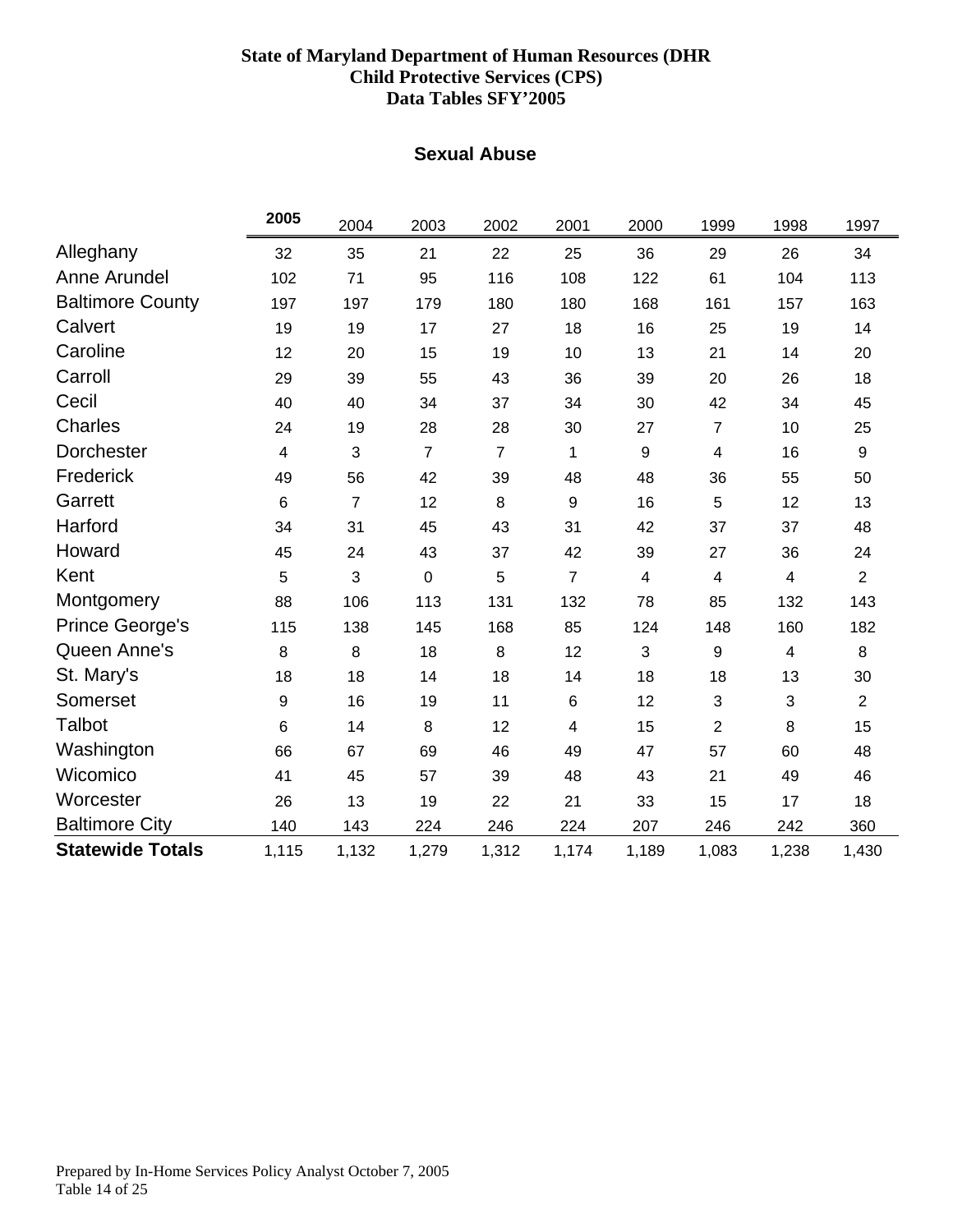# **Referrals From Another Agency (ROA)**

<span id="page-14-0"></span>

|                         | 2004 | 2003     | 2002           | 2001           |
|-------------------------|------|----------|----------------|----------------|
| Alleghany               | 0    | 0        | 1              | 0              |
| Anne Arundel            | 0    | 0        | 0              | 0              |
| <b>Baltimore County</b> | 0    | 0        | $\Omega$       | 0              |
| Calvert                 | 0    | 0        | 0              | 0              |
| Caroline                | 0    | $\Omega$ | 0              | 0              |
| Carroll                 | 0    | 0        | 0              | 0              |
| Cecil                   | 0    | 0        | 0              | 0              |
| <b>Charles</b>          | 0    | 0        | 1              | 0              |
| <b>Dorchester</b>       | 0    | 0        | 1              | 1              |
| Frederick               | 0    | 0        | 0              | 0              |
| Garrett                 | 0    | 0        | $\Omega$       | 0              |
| Harford                 | 0    | 0        | $\Omega$       | 0              |
| Howard                  | 0    | 0        | $\Omega$       | 0              |
| Kent                    | 0    | 0        | 0              | 0              |
| Montgomery              | 1    | 1        | 0              | 1              |
| Prince George's         | 0    | 0        | 1              | 0              |
| Queen Anne's            | 0    | 0        | 0              | 0              |
| St. Mary's              | 0    | 0        | $\Omega$       | 0              |
| Somerset                | 0    | 0        | $\Omega$       | 0              |
| Talbot                  | 0    | 0        | 0              | 0              |
| Washington              | 0    | 0        | 0              | 0              |
| Wicomico                | 0    | 0        | $\Omega$       | 0              |
| Worcester               | 0    | 0        | 0              | 0              |
| <b>Baltimore City</b>   | 0    | 0        | $\overline{2}$ | 0              |
| <b>Statewide Totals</b> | 1    | 1        | 6              | $\overline{2}$ |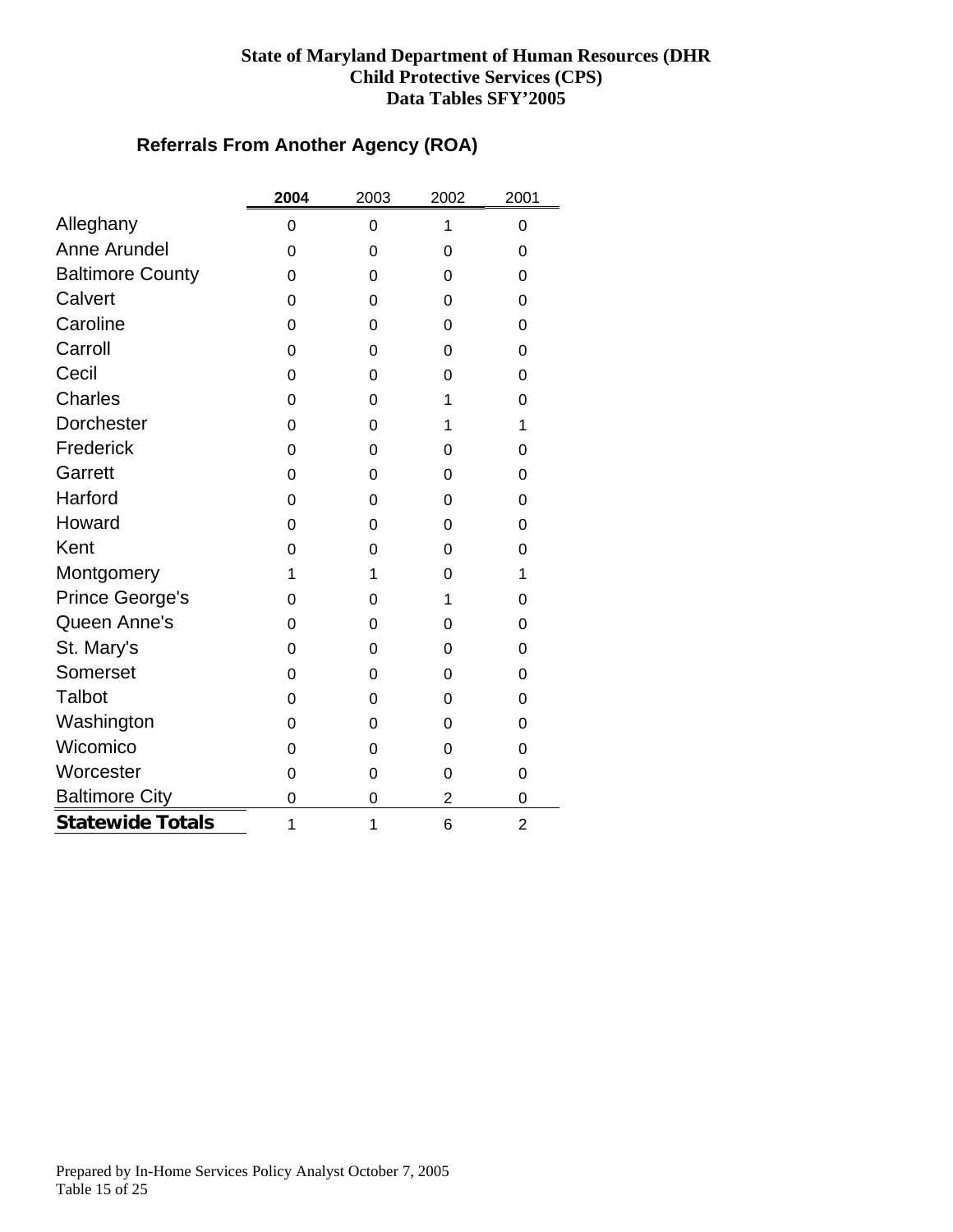#### **Mental Injury Abuse**

<span id="page-15-0"></span>

|                         | 2005           | 2004     | 2003           | 2002 | 2001           |
|-------------------------|----------------|----------|----------------|------|----------------|
| Alleghany               | 0              | 0        | 0              | 0    | 0              |
| <b>Anne Arundel</b>     | 1              | 0        | 3              | 3    | 3              |
| <b>Baltimore County</b> | 1              | 0        | 0              | 0    | 0              |
| Calvert                 | 0              | 0        | 1              | 0    | 1              |
| Caroline                | 0              | 1        | $\overline{2}$ | 0    | 0              |
| Carroll                 | 0              | $\Omega$ | 0              | 0    | $\Omega$       |
| Cecil                   | 1              | 0        | $\overline{2}$ | 0    | 0              |
| <b>Charles</b>          | 0              | 0        | 0              | 0    | 0              |
| Dorchester              | 0              | 0        | 0              | 0    | 0              |
| Frederick               | $\overline{2}$ | 6        | 1              | 0    | $\overline{2}$ |
| Garrett                 | 1              | 0        | 0              | 0    | 0              |
| Harford                 | 0              | 0        | 1              | 0    | 0              |
| Howard                  | 0              | 0        | 0              | 1    | 0              |
| Kent                    | 0              | 0        | 1              | 1    | 0              |
| Montgomery              | 5              | 1        | 3              | 1    | 5              |
| Prince George's         | 0              | 0        | 0              | 0    | 0              |
| Queen Anne's            | 0              | $\Omega$ | 0              | 0    | $\Omega$       |
| St. Mary's              | 0              | 0        | 0              | 0    | 0              |
| Somerset                | 0              | 0        | $\mathbf 0$    | 1    | 0              |
| Talbot                  | 1              | 0        | 0              | 1    | 0              |
| Washington              | 0              | 0        | 0              | 0    | 0              |
| Wicomico                | 0              | 1        | 3              | 0    | 0              |
| Worcester               | 0              | 0        | $\mathbf 0$    | 0    | 0              |
| <b>Baltimore City</b>   | $\overline{2}$ | 0        | 0              | 0    | 0              |
| <b>Statewide</b>        |                |          |                |      |                |
| <b>Totals</b>           | 14             | 9        | 17             | 8    | 11             |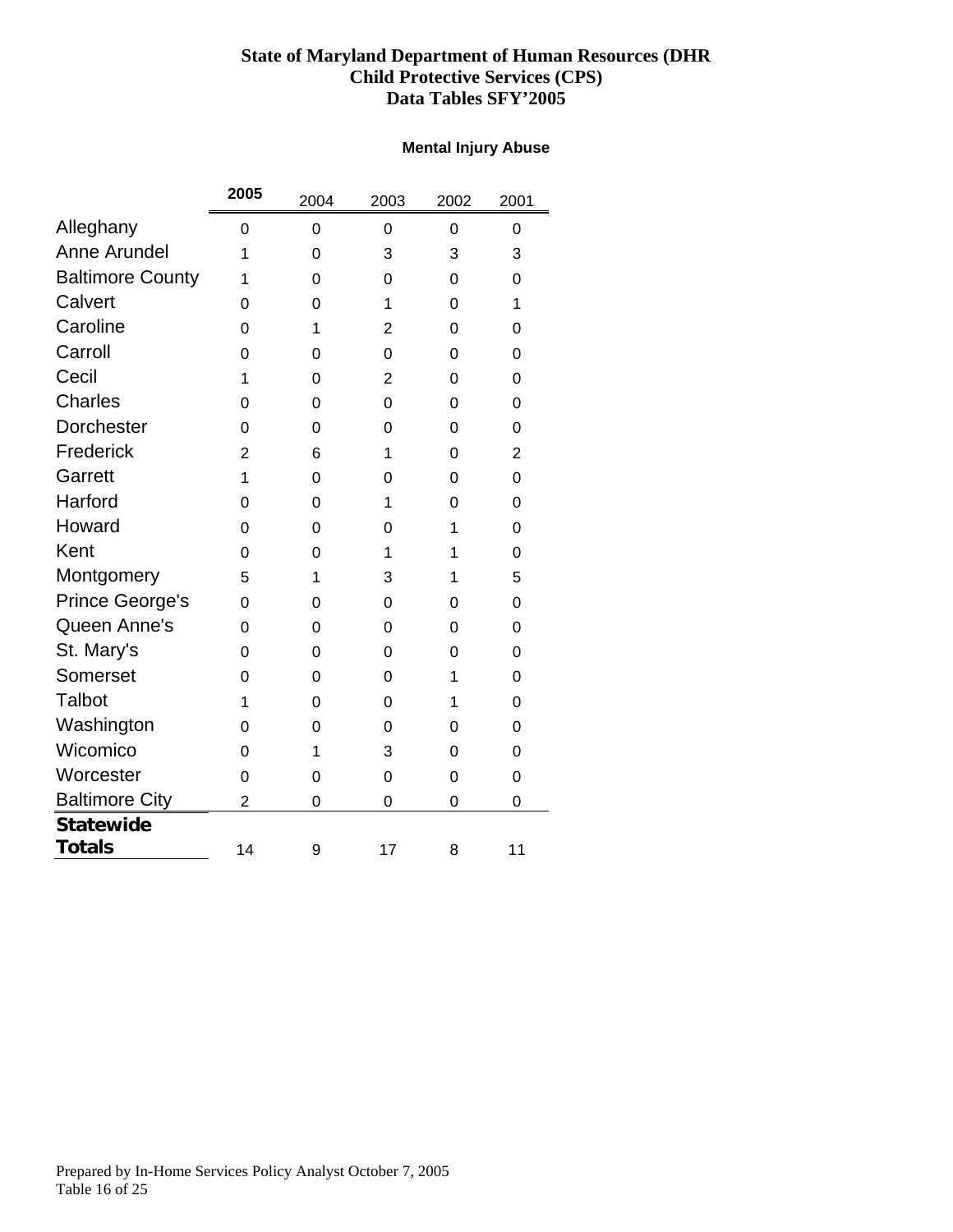# **Mental Injury Neglect**

<span id="page-16-0"></span>

|                         | 2005           | 2004           | 2003           | 2002           | 2001           |
|-------------------------|----------------|----------------|----------------|----------------|----------------|
| Alleghany               | 0              | $\overline{0}$ | 1              | $\mathbf 0$    | 0              |
| Anne Arundel            | 0              | 1              | $\mathbf 0$    | $\mathbf 0$    | $\overline{2}$ |
| <b>Baltimore County</b> | 0              | 0              | $\mathbf 0$    | $\mathbf 0$    | $\overline{2}$ |
| Calvert                 | 0              | 1              | 1              | $\mathbf 0$    | 0              |
| Caroline                | 0              | 0              | 0              | 0              | $\Omega$       |
| Carroll                 | 0              | $\Omega$       | 0              | 0              | 0              |
| Cecil                   | 0              | 1              | 0              | 0              | 0              |
| Charles                 | 0              | 0              | 0              | 0              | 0              |
| Dorchester              | 0              | $\mathbf 0$    | 0              | 1              | 0              |
| Frederick               | 1              | 4              | 3              | $\mathbf 0$    | $\mathbf{1}$   |
| Garrett                 | 0              | 0              | 0              | 0              | $\Omega$       |
| Harford                 | 0              | $\Omega$       | 0              | $\Omega$       | $\Omega$       |
| Howard                  | 0              | 0              | 0              | 0              | 0              |
| Kent                    | 0              | 0              | 1              | 0              | $\Omega$       |
| Montgomery              | 0              | 1              | 0              | $\mathbf 0$    | $\overline{2}$ |
| Prince George's         | 3              | 0              | $\mathbf 0$    | 1              | 0              |
| Queen Anne's            | 0              | $\Omega$       | 0              | $\mathbf 0$    | 0              |
| St. Mary's              | 0              | 0              | 0              | 0              | $\Omega$       |
| Somerset                | 0              | $\Omega$       | 0              | 0              | 1              |
| <b>Talbot</b>           | 0              | $\Omega$       | 0              | 0              | 0              |
| Washington              | 0              | 0              | $\mathbf 0$    | $\mathbf 0$    | 0              |
| Wicomico                | 0              | 0              | $\overline{2}$ | $\mathbf 0$    | $\overline{2}$ |
| Worcester               | 0              | $\mathbf 0$    | $\mathbf 0$    | $\overline{2}$ | 0              |
| <b>Baltimore City</b>   | 3              | 0              | 0              | $\mathbf 0$    | $\mathbf 0$    |
| <b>Statewide Totals</b> | $\overline{7}$ | 8              | 8              | 4              | 10             |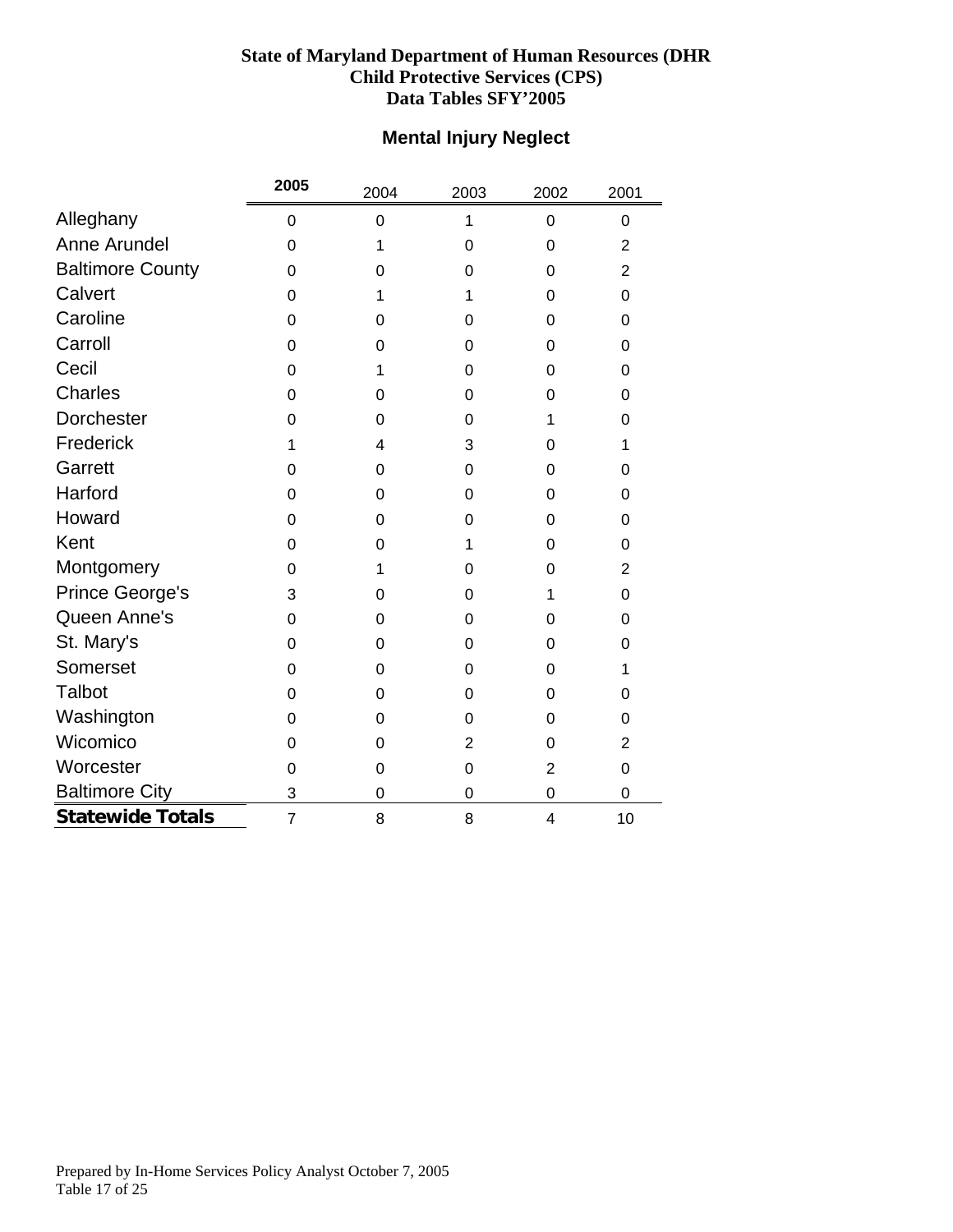<span id="page-17-0"></span>

| <b>Other Reports</b>    | 2000 | 1999           | 1998 | 1997 |
|-------------------------|------|----------------|------|------|
| Alleghany               | 0    | 0              | 0    | 0    |
| <b>Anne Arundel</b>     | 2    | 3              | 1    | 3    |
| <b>Baltimore County</b> | 0    | 0              | 0    | 1    |
| Calvert                 | 0    | 1              | 0    | 0    |
| Caroline                | 1    | 1              | 0    | 0    |
| Carroll                 | Ω    | 0              | 0    | 0    |
| Cecil                   | 1    | $\overline{2}$ | 0    | 0    |
| <b>Charles</b>          | 0    | 0              | 0    | 0    |
| <b>Dorchester</b>       | 1    | 0              | 0    | 0    |
| Frederick               | 4    | 2              | 3    | 3    |
| Garrett                 | 2    | 0              | 1    | 0    |
| Harford                 | 0    | 0              | 0    | 0    |
| Howard                  | 0    | 1              | 0    | 0    |
| Kent                    | 0    | 0              | 0    | 1    |
| Montgomery              | 6    | 4              | 1    | 6    |
| <b>Prince George's</b>  | 0    | 1              | 2    | 0    |
| Queen Anne's            | 0    | 0              | 0    | 0    |
| St. Mary's              | 0    | 0              | 0    | 1    |
| Somerset                | 0    | 0              | 0    | 0    |
| Talbot                  | 0    | 0              | 0    | 1    |
| Washington              | 1    | 4              | 6    | 4    |
| Wicomico                | 3    | 1              | 1    | 0    |
| Worcester               | 1    | 0              | 0    | 0    |
| <b>Baltimore City</b>   | 1    | 1              | 0    | 0    |
| <b>Statewide Totals</b> | 23   | 21             | 15   | 20   |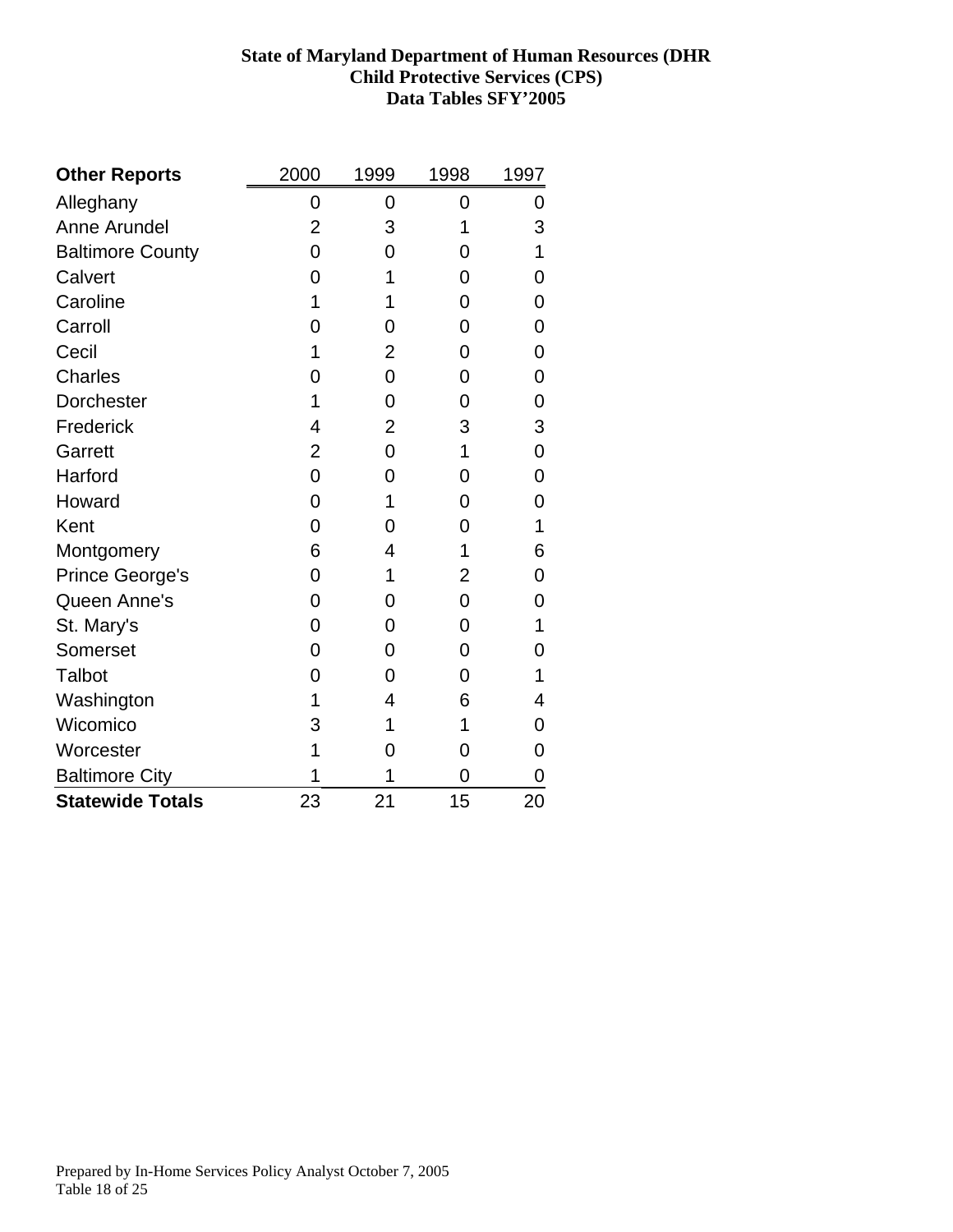# **State of Maryland Department of Human Resources (DHR Child Protective Services (CPS) Data Tables SFY'2005 Total Investigations**

<span id="page-18-0"></span>

|                         | 2005  | 2004  | 2003  | 2002  | 2001  | 2000  | 1999  | 1998  | 1997  | 1996  |
|-------------------------|-------|-------|-------|-------|-------|-------|-------|-------|-------|-------|
| Alleghany               | 161   | 196   | 135   | 176   | 190   | 242   | 203   | 194   | 191   | 193   |
| Anne Arundel            | 504   | 504   | 523   | 529   | 579   | 547   | 441   | 441   | 495   | 587   |
| <b>Baltimore County</b> | 659   | 676   | 680   | 624   | 692   | 707   | 723   | 775   | 760   | 833   |
| Calvert                 | 51    | 63    | 70    | 69    | 82    | 65    | 77    | 64    | 56    | 90    |
| Caroline                | 44    | 84    | 83    | 76    | 49    | 48    | 81    | 53    | 71    | 70    |
| Carroll                 | 146   | 169   | 206   | 200   | 148   | 149   | 127   | 133   | 107   | 113   |
| Cecil                   | 121   | 142   | 133   | 131   | 139   | 192   | 175   | 179   | 224   | 124   |
| <b>Charles</b>          | 110   | 138   | 134   | 133   | 145   | 149   | 45    | 77    | 137   | 201   |
| Dorchester              | 46    | 46    | 66    | 51    | 30    | 54    | 27    | 48    | 57    | 64    |
| Frederick               | 313   | 345   | 243   | 185   | 259   | 201   | 153   | 197   | 258   | 221   |
| Garrett                 | 29    | 25    | 32    | 25    | 40    | 58    | 27    | 45    | 40    | 35    |
| Harford                 | 184   | 186   | 224   | 227   | 217   | 250   | 227   | 224   | 261   | 262   |
| Howard                  | 177   | 150   | 207   | 211   | 269   | 245   | 204   | 260   | 213   | 272   |
| Kent                    | 13    | 10    | 8     | 22    | 18    | 13    | 15    | 17    | 17    | 27    |
| Montgomery              | 429   | 395   | 408   | 471   | 534   | 498   | 459   | 632   | 496   | 465   |
| <b>Prince George's</b>  | 542   | 618   | 882   | 1,070 | 1,034 | 1,011 | 1,209 | 1,239 | 1,240 | 1296  |
| Queen Anne's            | 20    | 21    | 28    | 43    | 41    | 38    | 23    | 20    | 28    | 28    |
| St. Mary's              | 58    | 59    | 56    | 69    | 95    | 93    | 134   | 92    | 126   | 166   |
| Somerset                | 55    | 65    | 71    | 54    | 57    | 43    | 36    | 39    | 52    | 68    |
| Talbot                  | 46    | 51    | 41    | 66    | 33    | 45    | 36    | 44    | 42    | 44    |
| Washington              | 406   | 426   | 435   | 358   | 349   | 401   | 347   | 308   | 300   | 259   |
| Wicomico                | 183   | 233   | 311   | 217   | 201   | 256   | 115   | 201   | 181   | 230   |
| Worcester               | 97    | 100   | 128   | 123   | 114   | 152   | 83    | 78    | 83    | 96    |
| <b>Baltimore City</b>   | 1,802 | 1,640 | 2,190 | 2,421 | 2,559 | 2,616 | 3,136 | 2,548 | 3,441 | 3425  |
| <b>Statewide Totals</b> | 6,196 | 6,342 | 7,294 | 7,551 | 7,874 | 8,073 | 8,103 | 7,908 | 8,876 | 9,169 |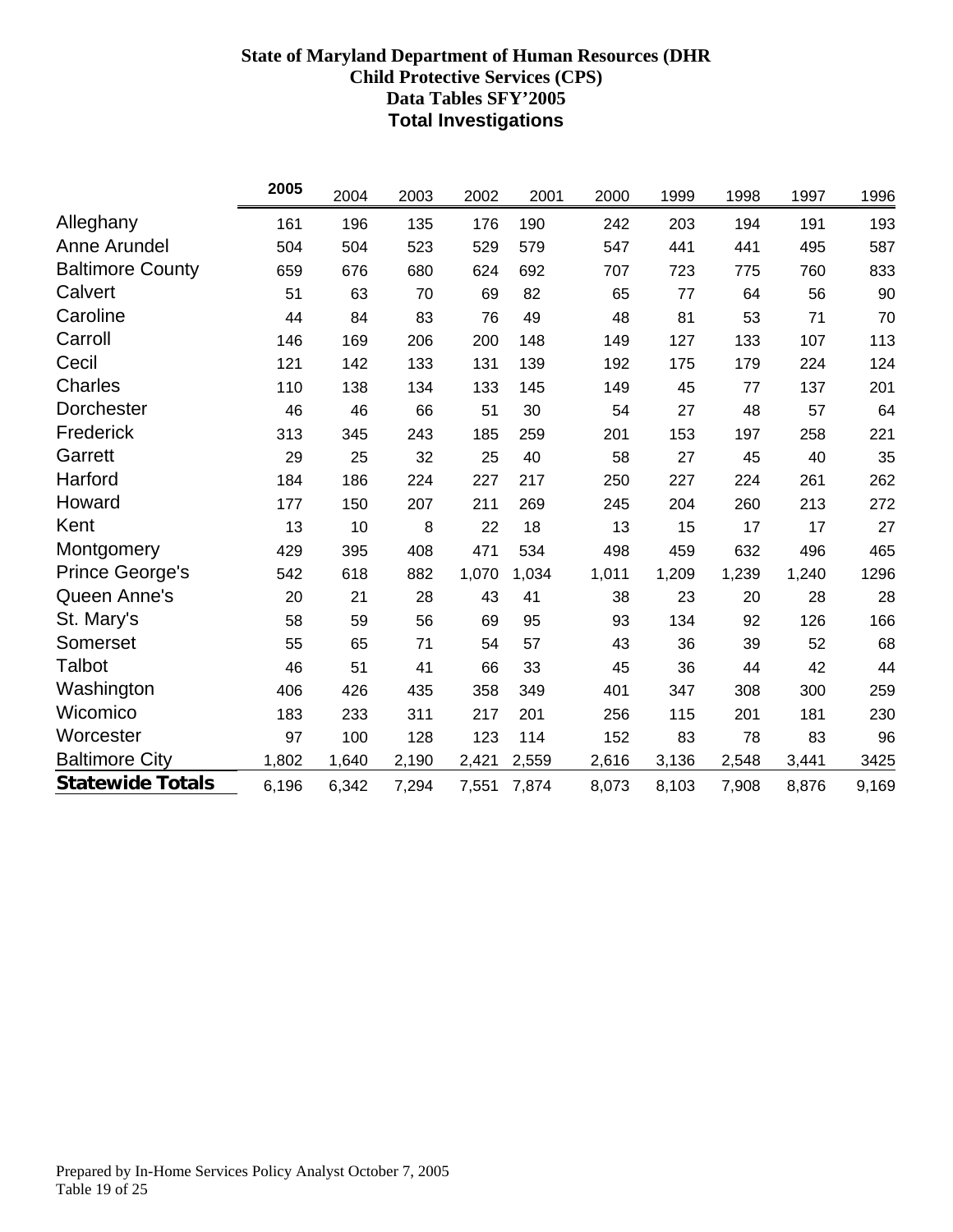#### **Reports with an Unsubstantiated Finding Compared In Years By Locality Physical**

<span id="page-19-0"></span>

|                         | 2005           | 2004  | 2003           | 2002  | 2001           | 2000           | 1999  | 1998  | 1997  |
|-------------------------|----------------|-------|----------------|-------|----------------|----------------|-------|-------|-------|
| Alleghany               | 48             | 54    | 41             | 59    | 51             | 33             | 40    | 38    | 60    |
| Anne Arundel            | 181            | 214   | 252            | 266   | 225            | 224            | 172   | 192   | 253   |
| <b>Baltimore County</b> | 387            | 394   | 546            | 636   | 645            | 708            | 641   | 535   | 569   |
| Calvert                 | 10             | 21    | 28             | 19    | 48             | 38             | 43    | 24    | 39    |
| Caroline                | 21             | 21    | 28             | 29    | 35             | 19             | 16    | 35    | 26    |
| Carroll                 | 26             | 38    | 71             | 57    | 42             | 44             | 56    | 82    | 112   |
| Cecil                   | 46             | 56    | 91             | 83    | 71             | 84             | 99    | 81    | 105   |
| Charles                 | 60             | 77    | 114            | 87    | 113            | 91             | 32    | 49    | 81    |
| Dorchester              | 15             | 13    | 23             | 32    | 26             | 18             | 36    | 29    | 31    |
| Frederick               | 99             | 150   | 122            | 114   | 126            | 94             | 96    | 128   | 134   |
| Garrett                 | $\overline{2}$ | 1     | 5              | 3     | $\overline{2}$ | $\overline{2}$ | 5     | 4     | 6     |
| Harford                 | 175            | 176   | 206            | 200   | 191            | 202            | 180   | 173   | 175   |
| Howard                  | 56             | 81    | 93             | 92    | 82             | 57             | 68    | 60    | 44    |
| Kent                    | 10             | 15    | $\overline{7}$ | 12    | 19             | 13             | 15    | 8     | 8     |
| Montgomery              | 319            | 369   | 340            | 268   | 382            | 368            | 297   | 387   | 244   |
| Prince George's         | 524            | 667   | 768            | 690   | 661            | 538            | 646   | 807   | 745   |
| Queen Anne's            | 35             | 44    | 42             | 47    | 34             | 34             | 14    | 18    | 10    |
| St. Mary's              | 8              | 22    | 18             | 31    | 41             | 39             | 34    | 28    | 32    |
| Somerset                | 24             | 18    | 18             | 37    | 36             | 27             | 14    | 13    | 16    |
| Talbot                  | 13             | 15    | 11             | 12    | 16             | 5              | 9     | 13    | 19    |
| Washington              | 70             | 90    | 83             | 68    | 71             | 91             | 120   | 148   | 174   |
| Wicomico                | 51             | 55    | 80             | 69    | 64             | 57             | 31    | 47    | 31    |
| Worcester               | 52             | 39    | 50             | 37    | 52             | 54             | 29    | 17    | 44    |
| <b>Baltimore City</b>   | 882            | 733   | 776            | 910   | 753            | 681            | 856   | 685   | 808   |
| <b>Statewide Totals</b> | 3,114          | 3,363 | 3,813          | 3,858 | 3,786          | 3,521          | 3,549 | 3,601 | 3,766 |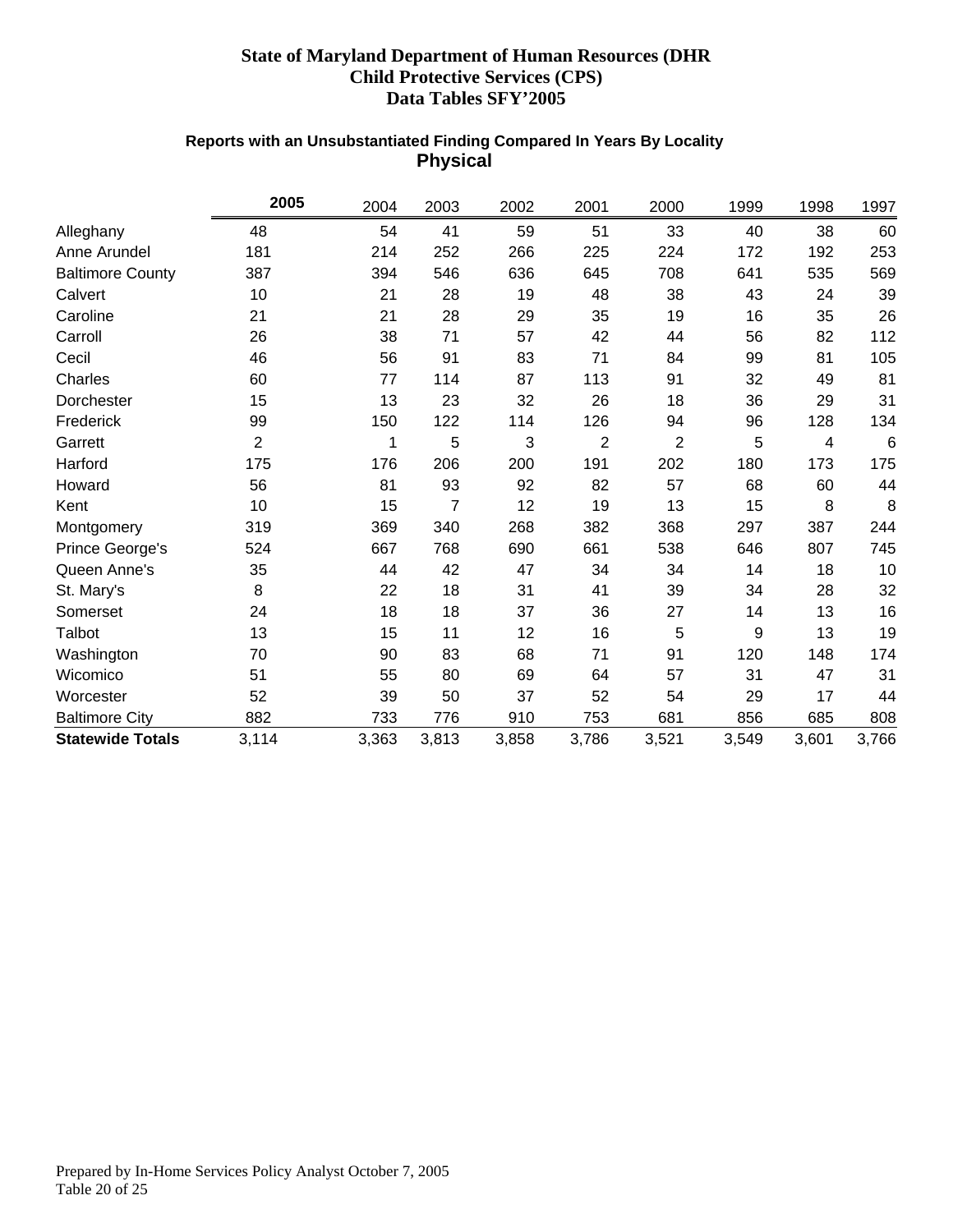<span id="page-20-0"></span>All Child Protective Services Facts and Statistics are in *PDF* format\*

#### **Reports with an Unsubstantiated Finding Compared In Years By Locality Neglect**

|                         | 2005  | 2004  | 2003  | 2002  | 2001  | 2000  | 1999  | 1998  | 1997  |
|-------------------------|-------|-------|-------|-------|-------|-------|-------|-------|-------|
| Alleghany               | 44    | 46    | 55    | 48    | 29    | 41    | 47    | 49    | 43    |
| Anne Arundel            | 202   | 205   | 207   | 233   | 233   | 182   | 153   | 164   | 202   |
| <b>Baltimore County</b> | 275   | 226   | 259   | 252   | 268   | 273   | 302   | 248   | 212   |
| Calvert                 | 14    | 14    | 7     | 15    | 18    | 12    | 23    | 16    | 31    |
| Caroline                | 14    | 23    | 29    | 24    | 21    | 18    | 17    | 35    | 34    |
| Carroll                 | 19    | 19    | 32    | 45    | 44    | 39    | 52    | 37    | 48    |
| Cecil                   | 71    | 60    | 67    | 87    | 74    | 106   | 118   | 117   | 120   |
| Charles                 | 55    | 59    | 99    | 76    | 64    | 60    | 23    | 23    | 67    |
| Dorchester              | 29    | 39    | 27    | 31    | 33    | 36    | 40    | 33    | 32    |
| Frederick               | 99    | 137   | 98    | 101   | 83    | 77    | 112   | 78    | 67    |
| Garrett                 | 3     | 4     | 5     | 1     | 8     | 8     | 4     | 9     | 7     |
| Harford                 | 201   | 198   | 224   | 264   | 232   | 128   | 168   | 148   | 168   |
| Howard                  | 71    | 71    | 87    | 92    | 86    | 77    | 56    | 39    | 28    |
| Kent                    | 9     | 5     | 5     | 11    | 14    | 8     | 10    | 3     | 4     |
| Montgomery              | 439   | 401   | 398   | 308   | 417   | 331   | 250   | 238   | 151   |
| Prince George's         | 270   | 289   | 358   | 350   | 301   | 336   | 371   | 430   | 428   |
| Queen Anne's            | 34    | 43    | 29    | 32    | 32    | 48    | 22    | 8     | 9     |
| St. Mary's              | 13    | 20    | 31    | 22    | 27    | 22    | 16    | 11    | 12    |
| Somerset                | 43    | 39    | 41    | 52    | 41    | 38    | 31    | 31    | 14    |
| Talbot                  | 24    | 35    | 25    | 28    | 20    | 12    | 13    | 13    | 14    |
| Washington              | 203   | 197   | 184   | 145   | 85    | 133   | 157   | 186   | 226   |
| Wicomico                | 49    | 48    | 51    | 45    | 43    | 49    | 20    | 34    | 29    |
| Worcester               | 66    | 55    | 41    | 31    | 48    | 38    | 20    | 19    | 37    |
| <b>Baltimore City</b>   | 1,279 | 1,117 | 1,230 | 1,277 | 1,106 | 1,062 | 1,303 | 925   | 1,258 |
| <b>Statewide Totals</b> | 3,526 | 3,350 | 3,589 | 3,570 | 3,327 | 3,134 | 3,328 | 2,894 | 3,241 |

**Page corrected May 1, 2006**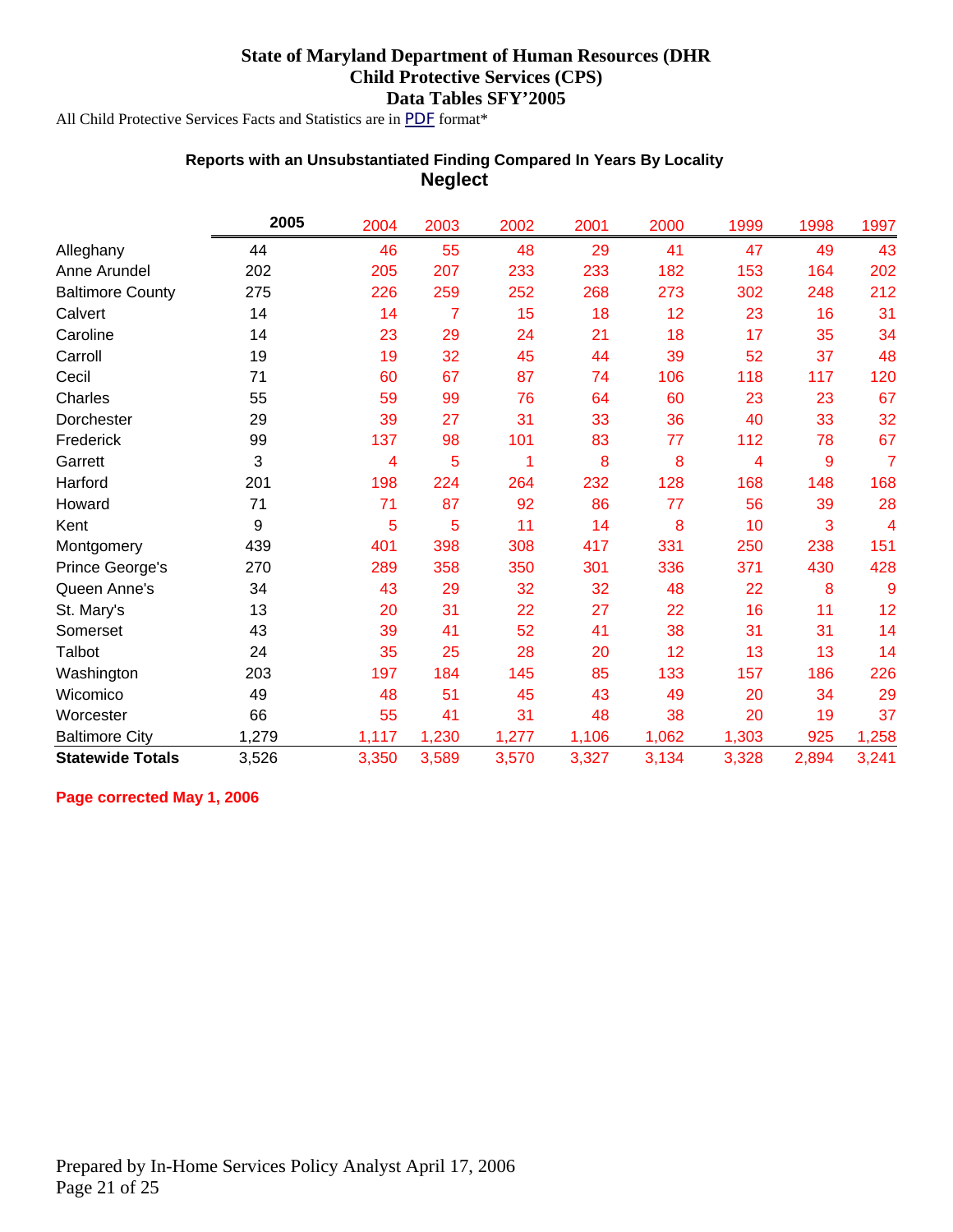<span id="page-21-0"></span>All Child Protective Services Facts and Statistics are in *PDF* format\*

#### **Reports with an Unsubstantiated Finding Compared In Years By Locality Sexual Abuse**

|                         | 2005           | 2004                    | 2003           | 2002           | 2001 | 2000  | 1999           | 1998                      | 1997            |
|-------------------------|----------------|-------------------------|----------------|----------------|------|-------|----------------|---------------------------|-----------------|
| Alleghany               | 7              | 15                      | 14             | 17             | 13   | 17    | 16             | 11                        | 10              |
| Anne Arundel            | 68             | 58                      | 46             | 38             | 35   | 29    | 47             | 48                        | 45              |
| <b>Baltimore County</b> | 54             | 60                      | 114            | 136            | 220  | 289   | 278            | 231                       | 245             |
| Calvert                 | 5              | 8                       | 9              | 10             | 12   | 14    | 20             | 10                        | 12 <sub>2</sub> |
| Caroline                | 4              | $\overline{\mathbf{c}}$ | 14             | 16             | 11   | 16    | 3              | 18                        | 14              |
| Carroll                 | 14             | 18                      | 25             | 33             | 19   | 15    | 28             | 25                        | 33              |
| Cecil                   | 19             | 20                      | 25             | 21             | 24   | 31    | 20             | 39                        | 50              |
| Charles                 | 30             | 40                      | 20             | 31             | 31   | 34    | 11             | 25                        | 47              |
| Dorchester              | 8              | $\overline{\mathbf{c}}$ | 10             | 10             | 5    | 9     | 8              | 5                         | 6               |
| Frederick               | 47             | 43                      | 35             | 32             | 49   | 39    | 41             | 44                        | 47              |
| Garrett                 | 2              | 1                       | 2              | $\overline{2}$ | 2    | 4     | 4              | 3                         | 4               |
| Harford                 | 14             | 23                      | 38             | 59             | 23   | 32    | 32             | 41                        | 84              |
| Howard                  | 25             | 38                      | 31             | 29             | 32   | 5     | 11             | 24                        | 8               |
| Kent                    | $\overline{2}$ | 5                       | 5              | 4              | 3    | 8     | $\overline{2}$ | 3                         | 0               |
| Montgomery              | 38             | 46                      | 61             | 69             | 64   | 48    | 61             | 58                        | 50              |
| Prince George's         | 141            | 130                     | 145            | 187            | 121  | 120   | 177            | 189                       | 197             |
| Queen Anne's            | 8              | 10                      | 16             | 13             | 13   | 10    | 4              | $\ensuremath{\mathsf{3}}$ | $\overline{2}$  |
| St. Mary's              | 4              | 6                       | 15             | 11             | 20   | 16    | 12             | 10                        | 16              |
| Somerset                | 8              | 6                       | 8              | 11             | 8    | 7     | 5              | $\ensuremath{\mathsf{3}}$ | $\overline{7}$  |
| Talbot                  | 11             | 10                      | $\overline{2}$ | 4              | 5    | 6     | $\overline{2}$ | 5                         | 5               |
| Washington              | 44             | 44                      | 33             | 28             | 23   | 36    | 52             | 51                        | 74              |
| Wicomico                | 28             | 20                      | 28             | 23             | 20   | 20    | 15             | 18                        | 13              |
| Worcester               | 19             | 19                      | 8              | 14             | 15   | 7     | 3              | 6                         | 12              |
| <b>Baltimore City</b>   | 281            | 223                     | 300            | 315            | 225  | 208   | 344            | 251                       | 301             |
| <b>Statewide Totals</b> | 881            | 847                     | 1,004          | 1,113          | 993  | 1,020 | 1,196          | 1,121                     | 1,282           |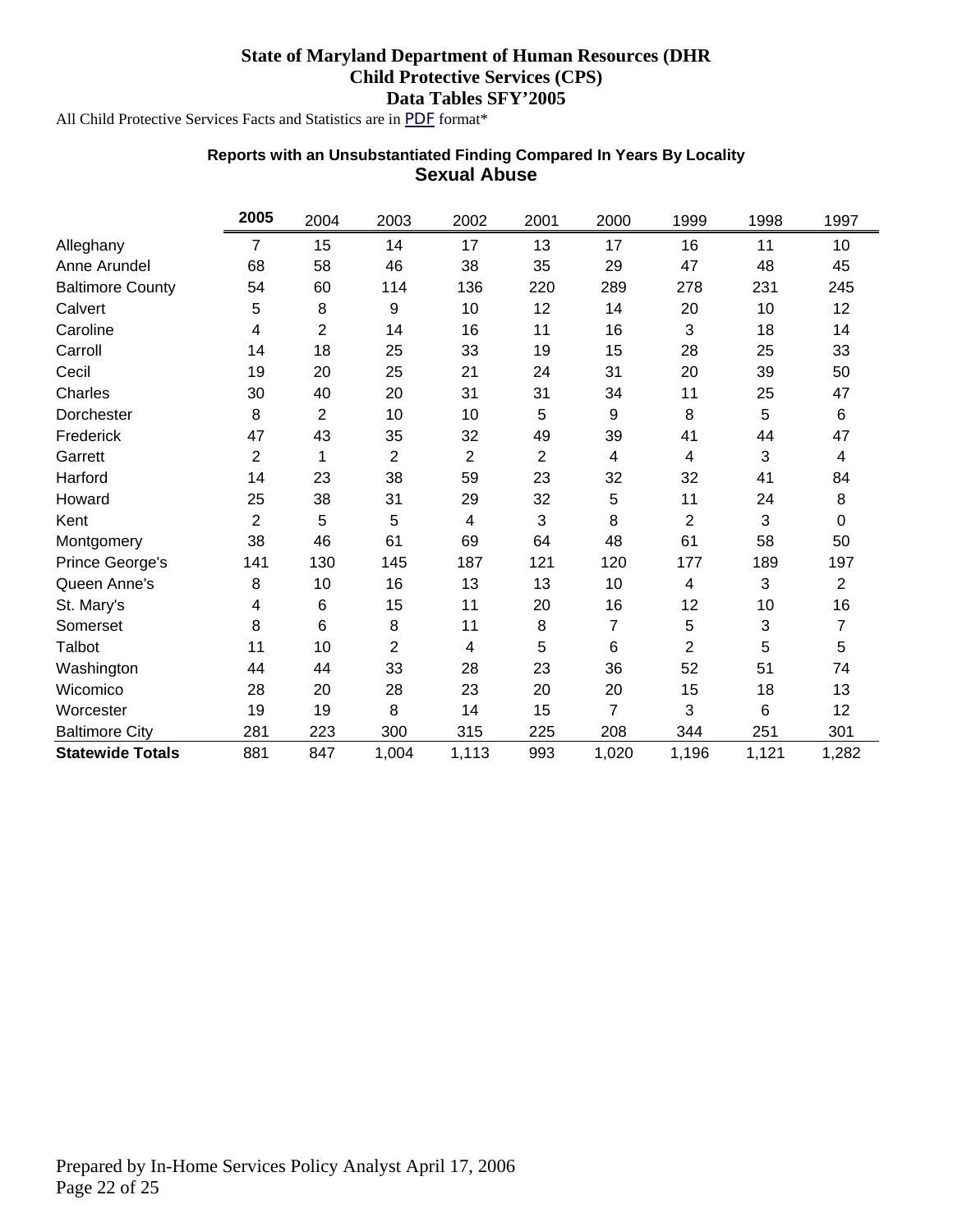<span id="page-22-0"></span>

|                         |    | 2005 2004 | 2003 | 2002 | 2001 | 2000 | 1999 | 1996 |
|-------------------------|----|-----------|------|------|------|------|------|------|
| Alleghany               | 0  | 0         | 0    | 0    | 0    | 0    | 1    | 0    |
| Anne Arundel            |    | 3         | 2    | 6    | 4    | 5    | 0    | 5    |
| <b>Baltimore County</b> |    | 0         | 0    | 0    | 0    | 0    | 0    |      |
| Calvert                 |    | Ω         | 0    | 0    |      | Ω    | O    | O    |
| Caroline                |    | 0         | 4    | 0    |      | 0    |      | 3    |
| Carroll                 |    |           | 0    |      |      | ი    | 2    | 0    |
| Cecil                   |    |           | 0    |      |      |      | ი    | 0    |
| Charles                 |    |           | 0    | O    |      | O    | Ω    | O    |
| Dorchester              |    |           | 0    |      |      | ი    |      |      |
| Frederick               |    | Ω         | 0    | 0    |      |      | O    | O    |
| Garrett                 |    |           | O    | 2    |      |      |      | 0    |
| Harford                 |    |           |      | 0    |      | 0    |      | 2    |
| Howard                  |    |           | O    | 0    |      | 0    |      | 0    |
| Kent                    |    | Ω         |      | 8    | 0    | ი    | 0    | 0    |
| Montgomery              | 13 | 9         | 5    | 2    | 5    |      | 5    | 0    |
| Prince George's         |    |           | 3    | 0    | 2    |      | 3    | 5    |
| Queen Anne's            |    | ი         | 0    | 0    | 0    | 0    | 0    | 0    |
| St. Mary's              |    | 0         | 0    | 2    | 0    | 0    |      | 0    |
| Somerset                |    | Ω         | 0    | 0    | 0    | 0    |      | O    |
| Talbot                  |    | ი         |      | 0    | 0    | 0    | O    | O    |
| Washington              |    |           | O    |      |      | 0    | 2    |      |
| Wicomico                |    |           | 2    | 0    | 0    | 0    | 0    | 0    |
| Worcester               |    | 0         | 0    | 0    | 0    | 2    | 0    |      |
| <b>Baltimore City</b>   | 3  | 0         | 0    | 0    | 0    |      | 0    | 0    |
| <b>Statewide Totals</b> | 23 | 16        | 19   | 24   | 16   | 12   | 16   | 22   |

# **Reports with an Unsubstantiated Finding Compared In Years By Locality Mental Injury Abuse**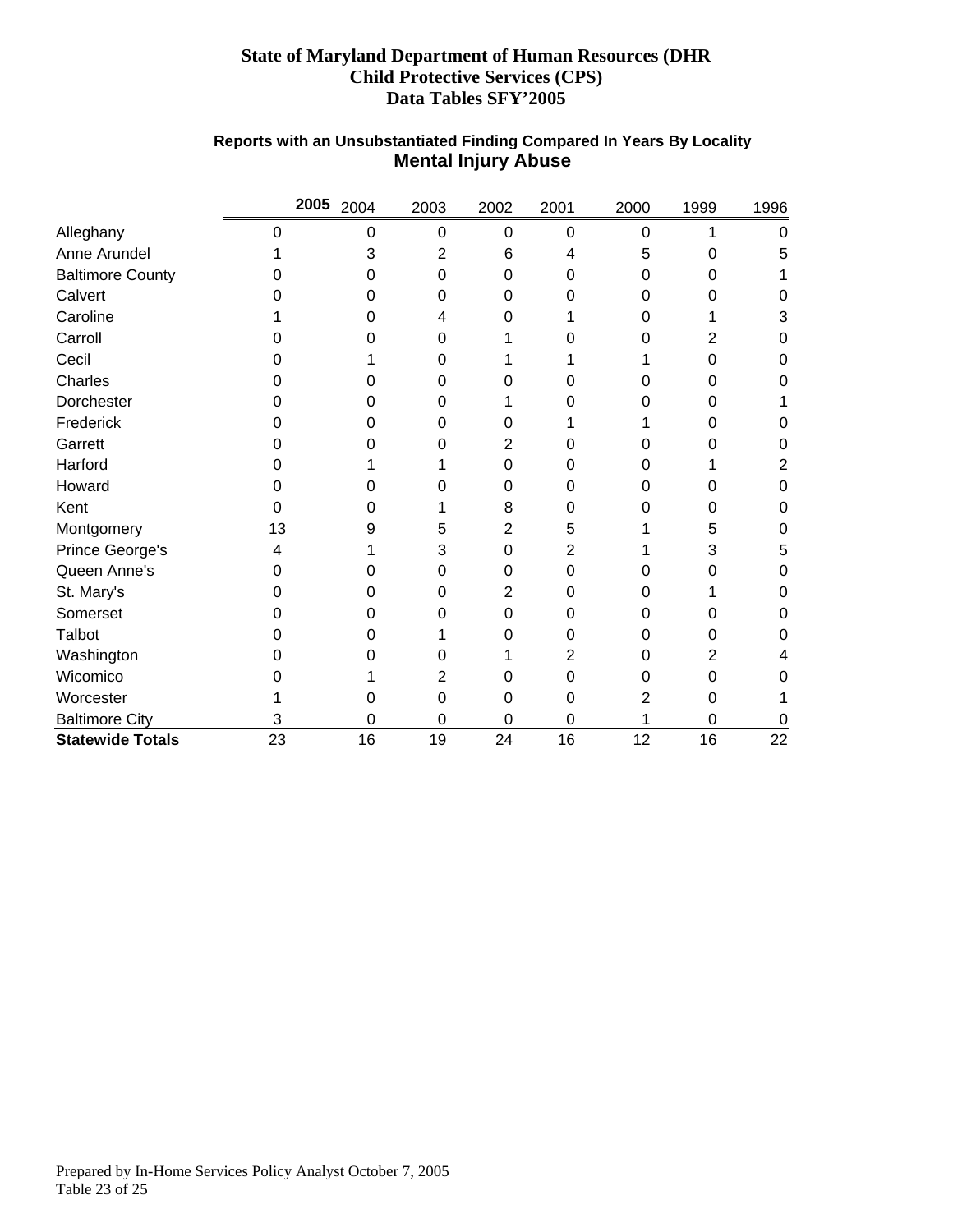<span id="page-23-0"></span>

|                         | 2005           | 2004 | 2003           | 2002 | 2001 | 2000           | 1999 | 1996 |
|-------------------------|----------------|------|----------------|------|------|----------------|------|------|
| Alleghany               | $\overline{2}$ | 1    | 0              | 0    | 0    | 0              | 0    | 0    |
| Anne Arundel            |                | 2    | 0              |      |      | 0              | 0    | 0    |
| <b>Baltimore County</b> | 0              | 0    | 0              | 2    |      | 0              | 0    | 0    |
| Calvert                 | O              | O    | 0              | 0    |      | 0              | 2    | 0    |
| Caroline                |                | O    | 0              | 0    | 0    | 2              | 0    | O    |
| Carroll                 | Ω              | O    | 0              | 0    | 0    | 0              | 0    | 0    |
| Cecil                   | Ω              | O    | 0              | 0    | 2    |                | 0    | 0    |
| Charles                 | Ω              | O    | 0              | O    | 0    | 0              | O    | O    |
| Dorchester              | 0              | 0    | $\Omega$       |      | ი    | 0              | Ω    |      |
| Frederick               |                |      |                | O    |      | 0              |      |      |
| Garrett                 |                |      | 0              | 0    |      | 0              |      |      |
| Harford                 | Ω              | O    | 0              | 0    |      |                | Ω    |      |
| Howard                  | O              | 0    | 0              | 0    |      | 0              | Ω    |      |
| Kent                    | 0              |      | 0              | 3    | O    | 0              | O    | 0    |
| Montgomery              | Ω              |      |                | 0    | 3    |                | 3    | O    |
| Prince George's         | 0              |      | 0              | 0    |      | 0              | 0    | 2    |
| Queen Anne's            |                |      | 0              |      | 0    | $\overline{2}$ | 0    | 0    |
| St. Mary's              |                |      | $\Omega$       | 0    | 0    | 0              | 0    | 0    |
| Somerset                |                |      | 0              | 0    | 0    | 0              | O    | O    |
| Talbot                  | 0              | O    | 0              | 0    | 0    |                | O    | 0    |
| Washington              | 0              | 0    | 0              | 0    | 0    |                | 4    | 2    |
| Wicomico                | 0              |      | 0              | 0    | 2    | 0              | 0    | O    |
| Worcester               |                |      | 5              | 0    |      | 0              | Ω    |      |
| <b>Baltimore City</b>   | 3              | 0    | 0              | 0    | 0    | 0              |      |      |
| <b>Statewide Totals</b> | 9              | 8    | $\overline{7}$ | 8    | 15   | 9              | 11   | 10   |

# **Reports with an Unsubstantiated Finding Compared In Years By Locality Mental Injury Neglect**